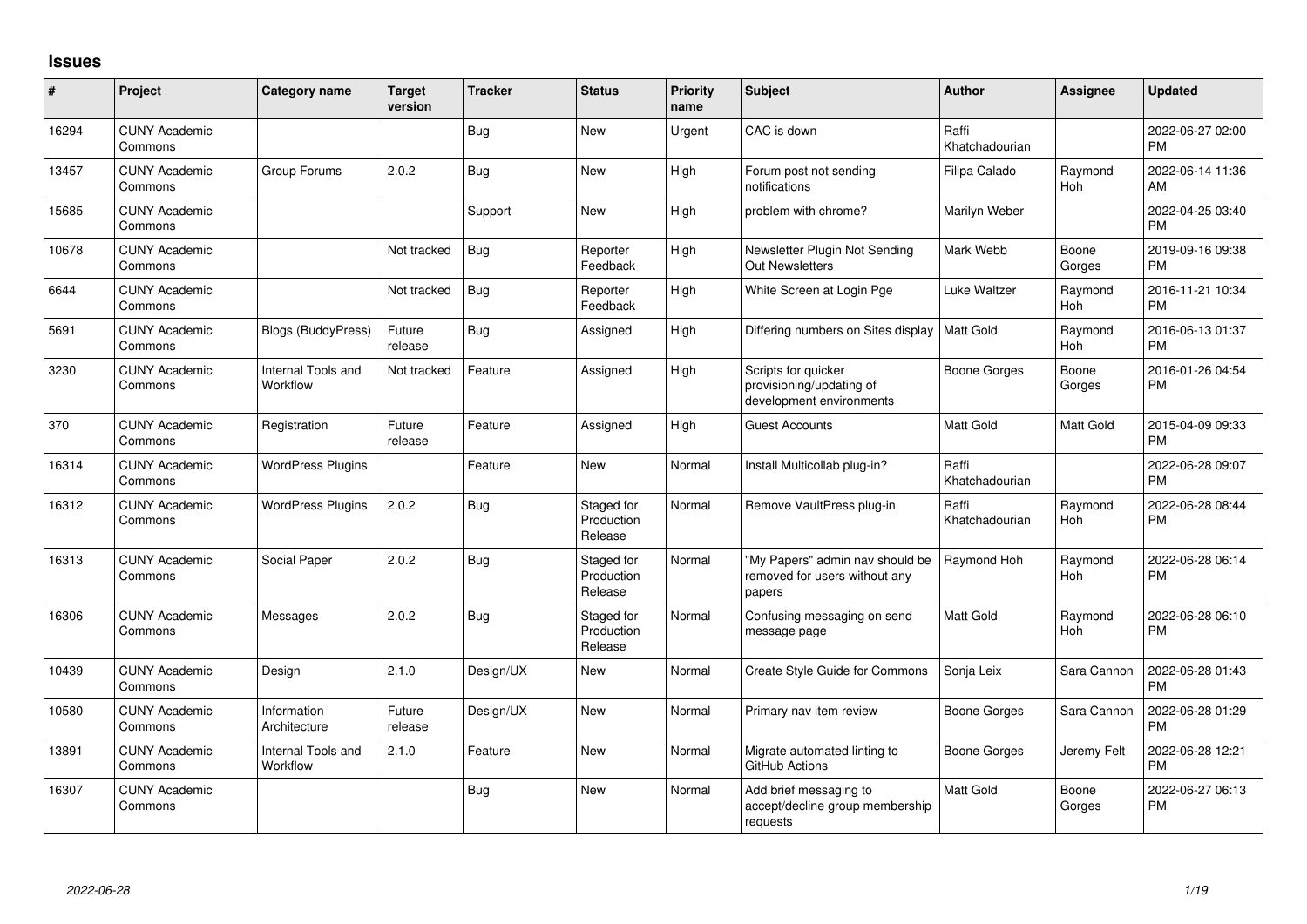| #     | Project                         | Category name                  | <b>Target</b><br>version | <b>Tracker</b> | <b>Status</b>                       | <b>Priority</b><br>name | Subject                                                                   | <b>Author</b>           | <b>Assignee</b> | <b>Updated</b>                |
|-------|---------------------------------|--------------------------------|--------------------------|----------------|-------------------------------------|-------------------------|---------------------------------------------------------------------------|-------------------------|-----------------|-------------------------------|
| 16296 | <b>CUNY Academic</b><br>Commons | Home Page                      | 2.0.2                    | Bug            | Staged for<br>Production<br>Release | Normal                  | "Visit Profile" link on Member<br>Directory page doesn't work<br>properly | Raymond Hoh             | Raymond<br>Hoh  | 2022-06-24 07:54<br><b>PM</b> |
| 16290 | <b>CUNY Academic</b><br>Commons |                                |                          | Feature        | Reporter<br>Feedback                | Normal                  | Add Table Of Contents Block<br>plug-in                                    | Raffi<br>Khatchadourian |                 | 2022-06-24 10:26<br>AM        |
| 16291 | <b>CUNY Academic</b><br>Commons | Site cloning                   | 2.0.2                    | Support        | Staged for<br>Production<br>Release | Normal                  | Images coming up blank in Media<br>Library                                | Marilyn Weber           | Raymond<br>Hoh  | 2022-06-23 08:28<br><b>PM</b> |
| 16255 | <b>CUNY Academic</b><br>Commons | WordPress (misc)               |                          | <b>Bug</b>     | New                                 | Normal                  | Need to define 'MULTISITE'<br>constant in wp-config.php                   | Raymond Hoh             |                 | 2022-06-19 09:31<br>AM        |
| 16245 | <b>CUNY Academic</b><br>Commons | WordPress (misc)               |                          | Bug            | Reporter<br>Feedback                | Normal                  | Save Button missing on<br>WordPress Profile page                          | scott voth              | Raymond<br>Hoh  | 2022-06-16 03:09<br><b>PM</b> |
| 16199 | <b>CUNY Academic</b><br>Commons | <b>Directories</b>             | 2.0.2                    | <b>Bug</b>     | New                                 | Normal                  | Removed "Semester" Filter from<br><b>Courses Directory</b>                | Laurie Hurson           | Boone<br>Gorges | 2022-06-14 11:36<br>AM        |
| 15169 | <b>CUNY Academic</b><br>Commons |                                | 2.0.2                    | Support        | Reporter<br>Feedback                | Normal                  | new Prelude website zipfiles for<br>custom theme and other files.         | Marilyn Weber           |                 | 2022-06-14 11:36<br>AM        |
| 15613 | <b>CUNY Academic</b><br>Commons |                                | 2.0.2                    | Feature        | Reporter<br>Feedback                | Normal                  | Adding "Passster" plugin                                                  | Laurie Hurson           |                 | 2022-06-14 11:36<br>AM        |
| 15655 | <b>CUNY Academic</b><br>Commons |                                | 2.0.2                    | Support        | Reporter<br>Feedback                | Normal                  | Event Aggregator plugin?                                                  | Marilyn Weber           |                 | 2022-06-14 11:36<br>AM        |
| 12121 | <b>CUNY Academic</b><br>Commons | <b>WordPress Plugins</b>       | 2.0.2                    | Feature        | Reporter<br>Feedback                | Normal                  | Embedding H5P Iframes on<br><b>Commons Site</b>                           | Laurie Hurson           | Boone<br>Gorges | 2022-06-14 11:36<br>AM        |
| 11649 | <b>CUNY Academic</b><br>Commons | <b>WordPress Plugins</b>       | 2.0.2                    | <b>Bug</b>     | In Progress                         | Normal                  | CC license displayed on every<br>page                                     | Gina Cherry             | Raymond<br>Hoh  | 2022-06-14 11:36<br>AM        |
| 16177 | <b>CUNY Academic</b><br>Commons | Reply By Email                 |                          | <b>Bug</b>     | <b>New</b>                          | Normal                  | Switch to Inbound mode for RBE                                            | Raymond Hoh             | Raymond<br>Hoh  | 2022-05-30 04:32<br><b>PM</b> |
| 13946 | <b>CUNY Academic</b><br>Commons | <b>WordPress Plugins</b>       | 2.1.0                    | Support        | Assigned                            | Normal                  | Custom Embed handler For<br>OneDrive files                                | scott voth              | Raymond<br>Hoh  | 2022-05-26 10:46<br>AM        |
| 15604 | <b>CUNY Academic</b><br>Commons | <b>Email Notifications</b>     | Future<br>release        | Feature        | Assigned                            | Normal                  | Restructure Commons Group<br><b>Digest Email Messages</b>                 | <b>Matt Gold</b>        | Boone<br>Gorges | 2022-05-26 10:45<br>AM        |
| 15194 | <b>CUNY Academic</b><br>Commons | Internal Tools and<br>Workflow | 2.1.0                    | Feature        | New                                 | Normal                  | PHPCS sniff for un-restored<br>switch_to_blog() calls                     | <b>Boone Gorges</b>     | Jeremy Felt     | 2022-05-26 10:45<br>AM        |
| 15883 | <b>CUNY Academic</b><br>Commons |                                | 2.1.0                    | Feature        | New                                 | Normal                  | Release BPGES update                                                      | Boone Gorges            | Boone<br>Gorges | 2022-05-26 10:39<br>AM        |
| 15210 | <b>CUNY Academic</b><br>Commons | Analytics                      | Not tracked              | Design/UX      | New                                 | Normal                  | Google Analytics improvements                                             | Colin McDonald          | Boone<br>Gorges | 2022-05-24 10:47<br>AM        |
| 16110 | <b>CUNY Academic</b><br>Commons |                                |                          | Support        | Reporter<br>Feedback                | Normal                  | remove Creative Commons<br>license from pages?                            | Marilyn Weber           | Raymond<br>Hoh  | 2022-05-17 06:11<br><b>PM</b> |
| 16092 | <b>CUNY Academic</b><br>Commons |                                | Future<br>release        | Feature        | Hold                                | Normal                  | Don't show main site in Site<br>search results                            | <b>Boone Gorges</b>     | Boone<br>Gorges | 2022-05-17 03:12<br>PM        |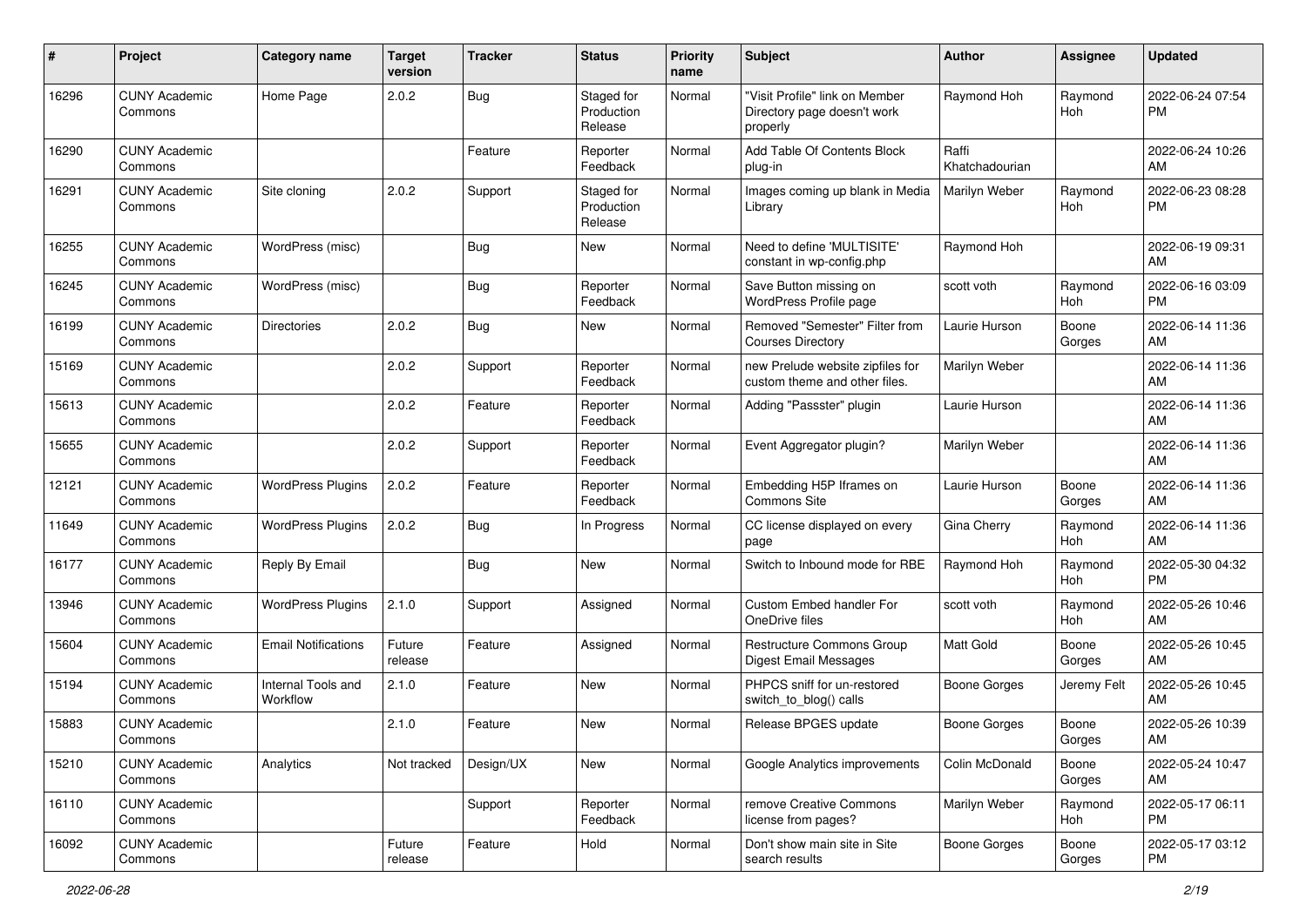| #     | Project                         | <b>Category name</b>      | <b>Target</b><br>version | <b>Tracker</b> | <b>Status</b>        | <b>Priority</b><br>name | <b>Subject</b>                                                | <b>Author</b>           | <b>Assignee</b> | <b>Updated</b>                |
|-------|---------------------------------|---------------------------|--------------------------|----------------|----------------------|-------------------------|---------------------------------------------------------------|-------------------------|-----------------|-------------------------------|
| 16099 | <b>CUNY Academic</b><br>Commons |                           |                          | Support        | Reporter<br>Feedback | Normal                  | request for Newsletter Glue                                   | Marilyn Weber           |                 | 2022-05-13 12:14<br><b>PM</b> |
| 14787 | <b>CUNY Academic</b><br>Commons | <b>Plugin Packages</b>    | Future<br>release        | Feature        | New                  | Normal                  | Creating a "Design" plugin<br>package                         | Laurie Hurson           | scott voth      | 2022-04-27 04:56<br><b>PM</b> |
| 11843 | <b>CUNY Academic</b><br>Commons | WordPress (misc)          | Future<br>release        | Design/UX      | <b>New</b>           | Normal                  | Tweaking the Gutenberg Editor<br>Interface                    | Laurie Hurson           |                 | 2022-04-26 12:00<br><b>PM</b> |
| 10380 | <b>CUNY Academic</b><br>Commons | WordPress (misc)          | Future<br>release        | Feature        | In Progress          | Normal                  | Remove blacklisted plugins                                    | Boone Gorges            |                 | 2022-04-26 12:00<br><b>PM</b> |
| 11243 | <b>CUNY Academic</b><br>Commons | BuddyPress (misc)         | Future<br>release        | <b>Bug</b>     | <b>New</b>           | Normal                  | Audit bp-custom.php                                           | Raymond Hoh             | Raymond<br>Hoh  | 2022-04-26 11:59<br>AM        |
| 8835  | <b>CUNY Academic</b><br>Commons | <b>Blogs (BuddyPress)</b> | Future<br>release        | Feature        | <b>New</b>           | Normal                  | Extend cuny.is shortlinks to sites                            | <b>Luke Waltzer</b>     | Boone<br>Gorges | 2022-04-26 11:59<br>AM        |
| 8900  | <b>CUNY Academic</b><br>Commons | Accessibility             | Future<br>release        | Feature        | Assigned             | Normal                  | Look into tools to enforce<br>accessibility in WP environment | Matt Gold               | Boone<br>Gorges | 2022-04-26 11:59<br>AM        |
| 8901  | <b>CUNY Academic</b><br>Commons | Accessibility             | Future<br>release        | Feature        | Assigned             | Normal                  | Theme analysis for accessibility                              | <b>Matt Gold</b>        | Boone<br>Gorges | 2022-04-26 11:59<br>AM        |
| 15923 | <b>CUNY Academic</b><br>Commons |                           | Not tracked              | Feature        | Reporter<br>Feedback | Normal                  | <b>Bellows Plugin Adjustments</b>                             | Laurie Hurson           |                 | 2022-04-20 10:10<br>AM        |
| 15816 | <b>CUNY Academic</b><br>Commons |                           | Not tracked              | Support        | New                  | Normal                  | slow loading at SPS                                           | Marilyn Weber           |                 | 2022-04-05 01:26<br><b>PM</b> |
| 15767 | <b>CUNY Academic</b><br>Commons | WordPress (misc)          |                          | Support        | New                  | Normal                  | Site loading slowly                                           | scott voth              | Boone<br>Gorges | 2022-04-04 08:56<br><b>PM</b> |
| 15757 | <b>CUNY Academic</b><br>Commons |                           |                          | Bug            | <b>New</b>           | Normal                  | Members # do not match                                        | Laurie Hurson           |                 | 2022-03-30 04:52<br><b>PM</b> |
| 15565 | <b>CUNY Academic</b><br>Commons |                           |                          | Support        | <b>New</b>           | Normal                  | Events - send updates to an email   Marilyn Weber<br>listserv |                         |                 | 2022-03-10 01:06<br><b>PM</b> |
| 15516 | <b>CUNY Academic</b><br>Commons | <b>WordPress Plugins</b>  |                          | Bug            | Reporter<br>Feedback | Normal                  | Can't publish or save draft of post<br>on wordpress.com       | Raffi<br>Khatchadourian | Raymond<br>Hoh  | 2022-03-02 05:52<br><b>PM</b> |
| 15370 | <b>CUNY Academic</b><br>Commons |                           |                          | Support        | Reporter<br>Feedback | Normal                  | All-in-One Event Calendar?                                    | Marilyn Weber           |                 | 2022-02-17 11:03<br>AM        |
| 15176 | <b>CUNY Academic</b><br>Commons |                           | Not tracked              | Support        | Reporter<br>Feedback | Normal                  | Archiving Q Writing & Old<br>Wordpress Sites on the Commons   | Laurie Hurson           |                 | 2022-02-08 10:28<br>AM        |
| 15242 | <b>CUNY Academic</b><br>Commons | Performance               | Not tracked              | Bug            | Reporter<br>Feedback | Normal                  | Slugist site                                                  | Raffi<br>Khatchadourian | Boone<br>Gorges | 2022-02-07 11:14<br>AM        |
| 15260 | <b>CUNY Academic</b><br>Commons |                           |                          | Support        | Reporter<br>Feedback | Normal                  | Diacritical markings   European<br>Stages                     | Marilyn Weber           |                 | 2022-02-04 08:16<br>AM        |
| 14504 | <b>CUNY Academic</b><br>Commons |                           | Not tracked              | Publicity      | Reporter<br>Feedback | Normal                  | Adding showcases to home page<br>menu                         | Laurie Hurson           | Boone<br>Gorges | 2022-01-19 03:26<br>PM        |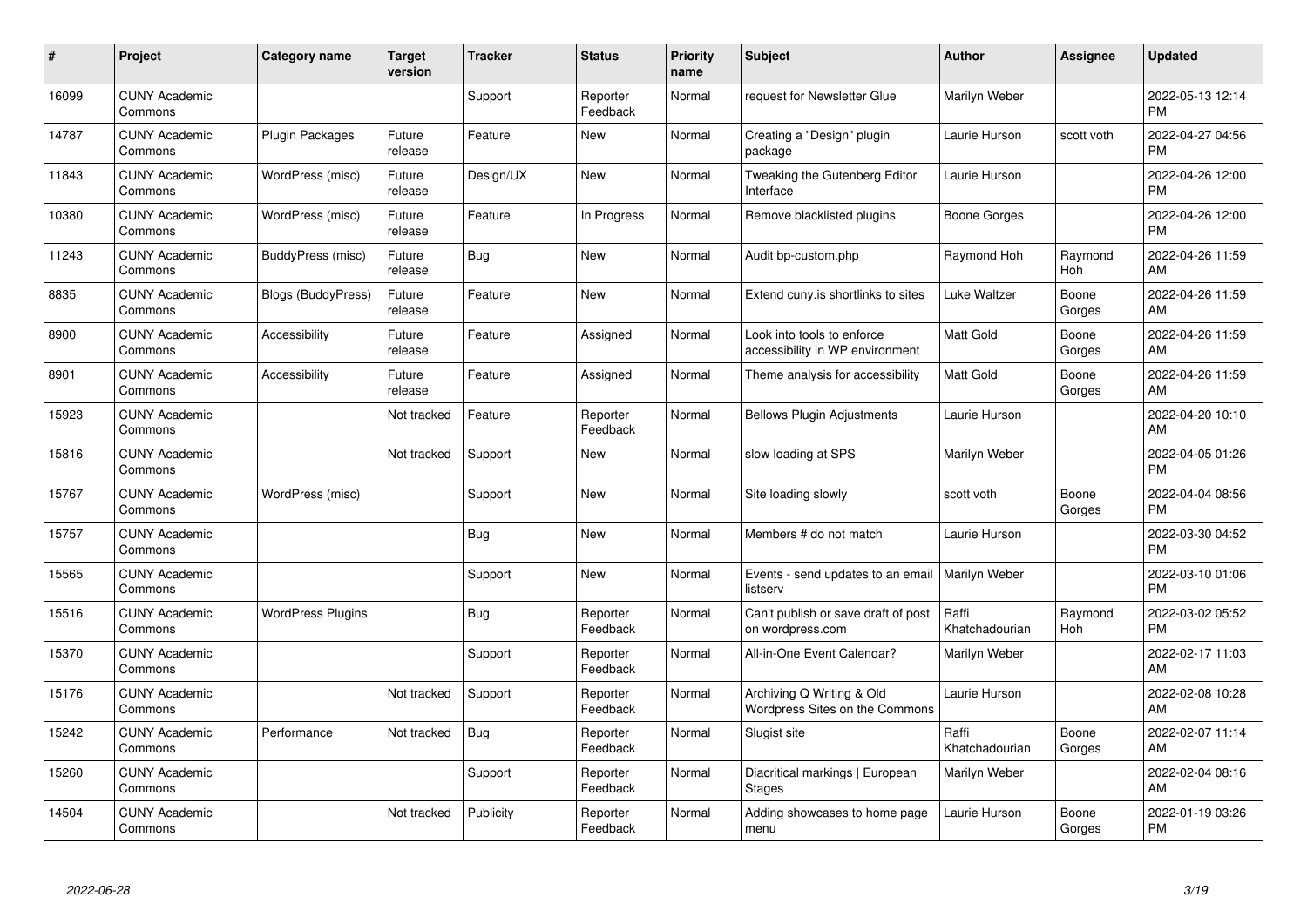| #     | Project                         | <b>Category name</b>       | <b>Target</b><br>version | <b>Tracker</b> | <b>Status</b>        | <b>Priority</b><br>name | Subject                                                                                       | <b>Author</b>       | <b>Assignee</b>   | <b>Updated</b>                |
|-------|---------------------------------|----------------------------|--------------------------|----------------|----------------------|-------------------------|-----------------------------------------------------------------------------------------------|---------------------|-------------------|-------------------------------|
| 14184 | <b>CUNY Academic</b><br>Commons | <b>Public Portfolio</b>    | Future<br>release        | Feature        | <b>New</b>           | Normal                  | Centralized mechanism for storing<br>Campus affiliations                                      | <b>Boone Gorges</b> | Boone<br>Gorges   | 2022-01-04 11:35<br>AM        |
| 15045 | <b>CUNY Academic</b><br>Commons |                            |                          | Support        | New                  | Normal                  | no result for KCeL in the search<br>box on the commons                                        | Marilyn Weber       |                   | 2021-12-10 11:29<br>AM        |
| 14994 | <b>CUNY Academic</b><br>Commons | cdev.gc.cuny.edu           | Not tracked              | Support        | In Progress          | Normal                  | Clear Cache on CDEV                                                                           | scott voth          | Raymond<br>Hoh    | 2021-12-07 03:51<br><b>PM</b> |
| 14908 | <b>CUNY Academic</b><br>Commons | Performance                |                          | Bug            | New                  | Normal                  | Stale object cache on cdev                                                                    | Raymond Hoh         | Boone<br>Gorges   | 2021-12-07 09:45<br>AM        |
| 14987 | <b>CUNY Academic</b><br>Commons | <b>WordPress Plugins</b>   | Future<br>release        | <b>Bug</b>     | New                  | Normal                  | Elementor update causes<br>database freeze-up                                                 | Boone Gorges        | Boone<br>Gorges   | 2021-11-29 12:02<br><b>PM</b> |
| 14983 | <b>CUNY Academic</b><br>Commons | WordPress (misc)           | Not tracked              | Support        | Reporter<br>Feedback | Normal                  | "Read More" tag not working                                                                   | Rebecca Krisel      | Raymond<br>Hoh    | 2021-11-23 01:17<br><b>PM</b> |
| 10226 | <b>CUNY Academic</b><br>Commons | Courses                    | Future<br>release        | Feature        | New                  | Normal                  | Add "My Courses" to drop down<br>list                                                         | scott voth          | Boone<br>Gorges   | 2021-11-19 12:42<br><b>PM</b> |
| 13835 | <b>CUNY Academic</b><br>Commons | WordPress (misc)           | Future<br>release        | Feature        | New                  | Normal                  | Allow OneSearch widget to have<br>'CUNY' as campus                                            | <b>Boone Gorges</b> | Boone<br>Gorges   | 2021-11-19 12:39<br><b>PM</b> |
| 13331 | <b>CUNY Academic</b><br>Commons | Site cloning               | Future<br>release        | <b>Bug</b>     | New                  | Normal                  | Combine Site Template and<br>Clone operations                                                 | <b>Boone Gorges</b> | Jeremy Felt       | 2021-11-19 12:39<br><b>PM</b> |
| 13650 | <b>CUNY Academic</b><br>Commons | Group Library              | Future<br>release        | Feature        | New                  | Normal                  | Forum Attachments in Group<br>Library                                                         | Laurie Hurson       |                   | 2021-11-19 12:30<br><b>PM</b> |
| 14309 | <b>CUNY Academic</b><br>Commons | Group Library              | Future<br>release        | Feature        | New                  | Normal                  | Better handling of<br>bp group document file<br>download attempts when file is<br>not present | Boone Gorges        | Boone<br>Gorges   | 2021-11-19 12:28<br><b>PM</b> |
| 13199 | <b>CUNY Academic</b><br>Commons | Group Forums               | Future<br>release        | Feature        | New                  | Normal                  | Favoring Groups over bbPress<br>plugin                                                        | Colin McDonald      | Colin<br>McDonald | 2021-11-19 12:28<br><b>PM</b> |
| 13358 | <b>CUNY Academic</b><br>Commons | Group Forums               | Future<br>release        | Feature        | <b>New</b>           | Normal                  | Improved UI for group forum<br>threading settings                                             | Boone Gorges        | Raymond<br>Hoh    | 2021-11-19 12:27<br><b>PM</b> |
| 12042 | <b>CUNY Academic</b><br>Commons | <b>Email Notifications</b> | Future<br>release        | Feature        | <b>New</b>           | Normal                  | Improved error logging for BPGES<br>send queue                                                | <b>Boone Gorges</b> | Boone<br>Gorges   | 2021-11-19 12:25<br><b>PM</b> |
| 14940 | <b>CUNY Academic</b><br>Commons |                            |                          | <b>Bug</b>     | New                  | Normal                  | Discrepancy between Commons<br>profile "sites" and actual # of sites                          | Laurie Hurson       |                   | 2021-11-08 11:09<br>AM        |
| 14936 | <b>CUNY Academic</b><br>Commons |                            |                          | Bug            | New                  | Normal                  | Commons websites blocked by<br>SPS campus network                                             | Laurie Hurson       |                   | 2021-11-03 03:57<br>PM        |
| 14911 | <b>CUNY Academic</b><br>Commons | <b>WordPress Themes</b>    | Not tracked              | Support        | New                  | Normal                  | Twentytwentyone theme                                                                         | Marilyn Weber       |                   | 2021-10-28 10:37<br>AM        |
| 14900 | <b>CUNY Academic</b><br>Commons |                            | Not tracked              | Support        | Reporter<br>Feedback | Normal                  | previous theme?                                                                               | Marilyn Weber       |                   | 2021-10-25 10:31<br>AM        |
| 14842 | <b>CUNY Academic</b><br>Commons |                            | Not tracked              | Support        | Reporter<br>Feedback | Normal                  | Question about widgets and block<br>editor                                                    | Gina Cherry         |                   | 2021-10-06 03:01<br><b>PM</b> |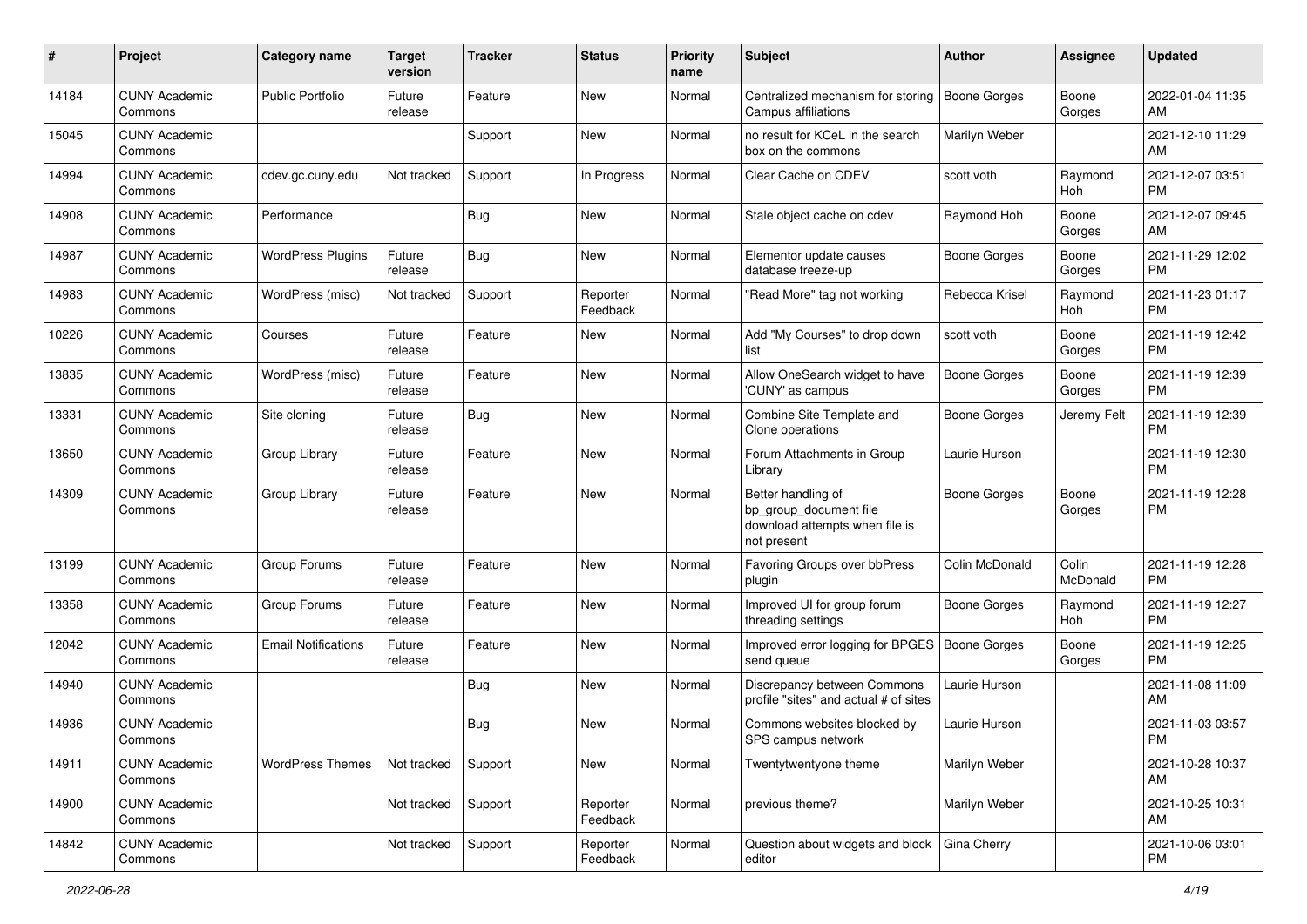| ∦     | Project                         | Category name     | <b>Target</b><br>version | <b>Tracker</b> | <b>Status</b>        | <b>Priority</b><br>name | <b>Subject</b>                                                  | <b>Author</b>           | <b>Assignee</b>   | <b>Updated</b>                |
|-------|---------------------------------|-------------------|--------------------------|----------------|----------------------|-------------------------|-----------------------------------------------------------------|-------------------------|-------------------|-------------------------------|
| 14792 | <b>CUNY Academic</b><br>Commons |                   |                          | Bug            | <b>New</b>           | Normal                  | Inconsistent email notifications<br>from gravity forms          | Raffi<br>Khatchadourian |                   | 2021-10-04 01:50<br><b>PM</b> |
| 14784 | <b>CUNY Academic</b><br>Commons |                   |                          | Support        | Reporter<br>Feedback | Normal                  | User report of logo problem when<br>using Customizer theme      | Marilyn Weber           |                   | 2021-09-17 10:25<br>AM        |
| 14629 | <b>CUNY Academic</b><br>Commons |                   | Not tracked              | Bug            | Reporter<br>Feedback | Normal                  | Possible Post Order Bug?                                        | <b>Syelle Graves</b>    |                   | 2021-09-14 10:47<br>AM        |
| 14538 | <b>CUNY Academic</b><br>Commons |                   | Not tracked              | Support        | Reporter<br>Feedback | Normal                  | <b>Weebly To Commons</b>                                        | Laurie Hurson           |                   | 2021-09-14 10:47<br>AM        |
| 14475 | <b>CUNY Academic</b><br>Commons |                   | Not tracked              | Publicity      | New                  | Normal                  | <b>OER Showcase Page</b>                                        | Laurie Hurson           | Laurie Hurson     | 2021-09-14 10:46<br>AM        |
| 14394 | <b>CUNY Academic</b><br>Commons |                   | Not tracked              | Feature        | <b>New</b>           | Normal                  | Commons News Site - redesign                                    | scott voth              | scott voth        | 2021-09-14 10:46<br>AM        |
| 13949 | <b>CUNY Academic</b><br>Commons |                   | Not tracked              | Bug            | <b>New</b>           | Normal                  | Continued debugging of runaway<br>MySQL connections             | <b>Matt Gold</b>        | Boone<br>Gorges   | 2021-09-14 10:42<br>AM        |
| 14496 | <b>CUNY Academic</b><br>Commons | Domain Mapping    | Future<br>release        | <b>Bug</b>     | <b>New</b>           | Normal                  | Mapped domain SSO uses<br>third-party cookies                   | Raymond Hoh             | Raymond<br>Hoh    | 2021-05-24 04:03<br><b>PM</b> |
| 14483 | <b>CUNY Academic</b><br>Commons | WordPress - Media | Not tracked              | <b>Bug</b>     | Reporter<br>Feedback | Normal                  | Wordpress PDF Embed Stopped<br>Working after JITP Media Clone   | <b>Patrick DeDauw</b>   | Boone<br>Gorges   | 2021-05-20 01:51<br><b>PM</b> |
| 14398 | <b>CUNY Academic</b><br>Commons |                   | Not tracked              | Support        | Reporter<br>Feedback | Normal                  | Events plug-in notification<br>problem                          | Marilyn Weber           |                   | 2021-05-11 11:21<br>AM        |
| 14113 | <b>CUNY Academic</b><br>Commons | WordPress (misc)  | Future<br>release        | Bug            | Hold                 | Normal                  | Block Editor Not Working on this<br>page - Json error           | scott voth              | Boone<br>Gorges   | 2021-03-05 11:01<br>AM        |
| 14074 | <b>CUNY Academic</b><br>Commons | WordPress (misc)  | Not tracked              | Support        | Reporter<br>Feedback | Normal                  | page password protection<br>problem                             | Marilyn Weber           |                   | 2021-03-02 11:03<br>AM        |
| 11968 | JustPublics@365<br>MediaCamp    |                   |                          | Feature        | <b>New</b>           | Normal                  | Nanoscience Retractable Display<br>Unit                         | Donald Cherry           | Bonnie<br>Eissner | 2021-02-19 08:50<br>AM        |
| 13975 | <b>CUNY Academic</b><br>Commons | Social Paper      | Not tracked              | Support        | Reporter<br>Feedback | Normal                  | can't approve comments on Social   Marilyn Weber<br>Paper paper |                         |                   | 2021-02-12 09:33<br>AM        |
| 7115  | <b>CUNY Academic</b><br>Commons | Groups (misc)     | Future<br>release        | Feature        | Reporter<br>Feedback | Normal                  | make licensing info clear during<br>group creation              | <b>Matt Gold</b>        | Raymond<br>Hoh    | 2020-12-08 11:32<br>AM        |
| 13466 | <b>CUNY Academic</b><br>Commons | Cavalcade         | Future<br>release        | Feature        | <b>New</b>           | Normal                  | Automated cleanup for duplicate<br>Cavalcade tasks              | <b>Boone Gorges</b>     | Boone<br>Gorges   | 2020-10-13 05:24<br><b>PM</b> |
| 13430 | <b>CUNY Academic</b><br>Commons | Reply By Email    | Not tracked              | Bug            | <b>New</b>           | Normal                  | Delay in RBE                                                    | Luke Waltzer            | Raymond<br>Hoh    | 2020-10-13 11:16<br>AM        |
| 13370 | <b>CUNY Academic</b><br>Commons | Group Library     | Future<br>release        | Feature        | New                  | Normal                  | Library bulk deletion and folder<br>editing                     | Colin McDonald          | Boone<br>Gorges   | 2020-10-13 10:41<br>AM        |
| 13328 | <b>CUNY Academic</b><br>Commons | Group Forums      | Not tracked              | Bug            | Reporter<br>Feedback | Normal                  | cross-posting in two related<br>groups                          | Marilyn Weber           | Raymond<br>Hoh    | 2020-09-15 10:39<br><b>PM</b> |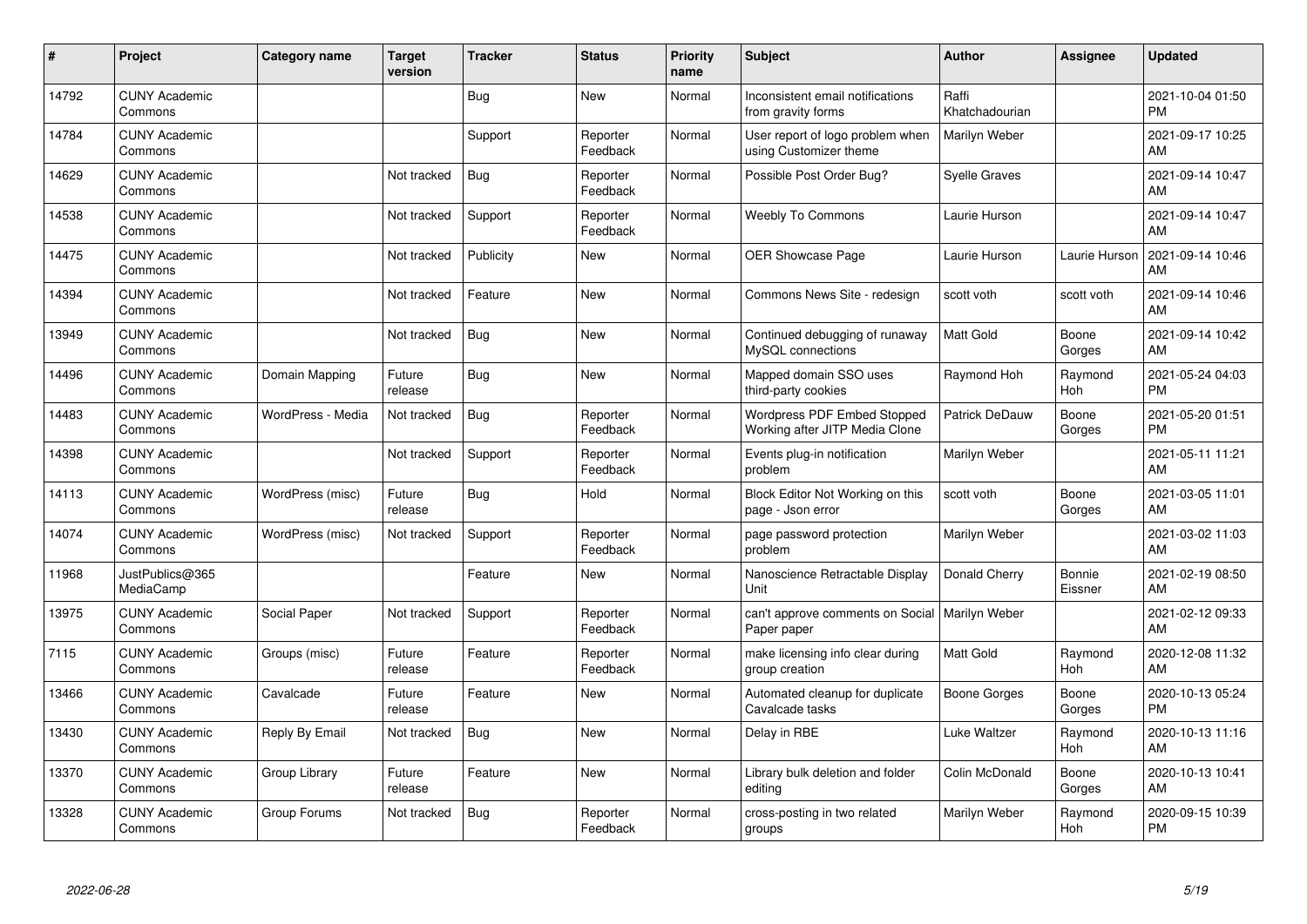| #     | Project                         | <b>Category name</b>      | Target<br>version | <b>Tracker</b> | <b>Status</b>        | <b>Priority</b><br>name | <b>Subject</b>                                                                                | <b>Author</b>       | <b>Assignee</b>     | <b>Updated</b>                |
|-------|---------------------------------|---------------------------|-------------------|----------------|----------------------|-------------------------|-----------------------------------------------------------------------------------------------|---------------------|---------------------|-------------------------------|
| 13286 | <b>CUNY Academic</b><br>Commons |                           | Not tracked       | Support        | <b>New</b>           | Normal                  | problem connecting with<br>WordPress app                                                      | Marilyn Weber       | Raymond<br>Hoh      | 2020-09-08 11:16<br>AM        |
| 13255 | <b>CUNY Academic</b><br>Commons |                           | Not tracked       | Support        | Reporter<br>Feedback | Normal                  | Accessibility problems                                                                        | Marilyn Weber       |                     | 2020-09-01 05:48<br><b>PM</b> |
| 12436 | <b>CUNY Academic</b><br>Commons |                           | Not tracked       | <b>Bug</b>     | Assigned             | Normal                  | Nightly system downtime                                                                       | Boone Gorges        |                     | 2020-08-01 09:30<br>AM        |
| 3002  | <b>CUNY Academic</b><br>Commons | Search                    | Future<br>release | Feature        | Assigned             | Normal                  | Overhaul CAC search by using<br>external search appliance                                     | Boone Gorges        | Boone<br>Gorges     | 2020-07-15 03:05<br><b>PM</b> |
| 13048 | <b>CUNY Academic</b><br>Commons | Shortcodes and<br>embeds  | Future<br>release | Feature        | <b>New</b>           | Normal                  | Jupyter Notebooks support                                                                     | Boone Gorges        |                     | 2020-07-14 11:46<br>AM        |
| 13034 | <b>CUNY Academic</b><br>Commons |                           | Not tracked       | Support        | Reporter<br>Feedback | Normal                  | a site is asking people to join the<br>Commons to get a download                              | Marilyn Weber       |                     | 2020-07-12 07:23<br>AM        |
| 12911 | <b>CUNY Academic</b><br>Commons |                           | Not tracked       | Feature        | <b>New</b>           | Normal                  | Block access to xmlrpc.php based<br>on User-Agent                                             | <b>Boone Gorges</b> | Boone<br>Gorges     | 2020-06-09 05:12<br><b>PM</b> |
| 12741 | <b>CUNY Academic</b><br>Commons | <b>WordPress Plugins</b>  | Not tracked       | Support        | Reporter<br>Feedback | Normal                  | Tableau Public Viz Block                                                                      | Marilyn Weber       | Raymond<br>Hoh      | 2020-05-12 11:00<br>AM        |
| 10354 | <b>CUNY Academic</b><br>Commons | <b>Public Portfolio</b>   | Future<br>release | Feature        | New                  | Normal                  | Opt out of Having a Profile Page                                                              | scott voth          | Chris Stein         | 2020-05-12 10:43<br>AM        |
| 5581  | <b>CUNY Academic</b><br>Commons | Analytics                 | Future<br>release | Feature        | Assigned             | Normal                  | <b>Explore alternatives to Google</b><br>Analytics                                            | Matt Gold           | Valerie<br>Townsend | 2020-04-17 03:12<br><b>PM</b> |
| 12573 | <b>CUNY Academic</b><br>Commons | <b>WordPress Plugins</b>  | Future<br>release | <b>Bug</b>     | <b>New</b>           | Normal                  | <b>CommentPress Core Issues</b>                                                               | scott voth          |                     | 2020-03-24 04:32<br><b>PM</b> |
| 12446 | <b>CUNY Academic</b><br>Commons | Groups (misc)             | Future<br>release | Feature        | Reporter<br>Feedback | Normal                  | Toggle default site to group forum<br>posting                                                 | Laurie Hurson       | Laurie Hurson       | 2020-03-10 11:57<br>AM        |
| 12484 | <b>CUNY Academic</b><br>Commons |                           | Not tracked       | Support        | Reporter<br>Feedback | Normal                  | Sign up Code for COIL Course<br>starting in March                                             | Laurie Hurson       | <b>Matt Gold</b>    | 2020-03-02 02:26<br><b>PM</b> |
| 12438 | <b>CUNY Academic</b><br>Commons | Courses                   | Not tracked       | <b>Bug</b>     | New                  | Normal                  | Site appearing twice                                                                          | Laurie Hurson       | Boone<br>Gorges     | 2020-02-18 01:34<br><b>PM</b> |
| 12392 | <b>CUNY Academic</b><br>Commons | Help/Codex                | Not tracked       | Documentation  | <b>New</b>           | Normal                  | <b>Updates to Common Commons</b><br>Questions on Help Page                                    | scott voth          | Margaret<br>Galvan  | 2020-02-11 10:53<br>AM        |
| 12382 | <b>CUNY Academic</b><br>Commons | Membership                | Not tracked       | Support        | <b>New</b>           | Normal                  | Email request change                                                                          | Marilyn Weber       | Marilyn<br>Weber    | 2020-02-06 12:56<br><b>PM</b> |
| 12360 | <b>CUNY Academic</b><br>Commons | <b>WordPress Themes</b>   | Not tracked       | <b>Bug</b>     | Reporter<br>Feedback | Normal                  | site just says "DANTE We are<br>currently in maintenance mode,<br>please check back shortly." | Marilyn Weber       |                     | 2020-02-04 12:13<br><b>PM</b> |
| 12352 | <b>CUNY Academic</b><br>Commons |                           | Not tracked       | Support        | <b>New</b>           | Normal                  | "posts list" page builder block<br>option                                                     | Marilyn Weber       |                     | 2020-02-03 01:29<br><b>PM</b> |
| 12350 | <b>CUNY Academic</b><br>Commons | <b>Blogs (BuddyPress)</b> | Not tracked       | Support        | Reporter<br>Feedback | Normal                  | URL creation problem                                                                          | Marilyn Weber       |                     | 2020-02-03 11:27<br>AM        |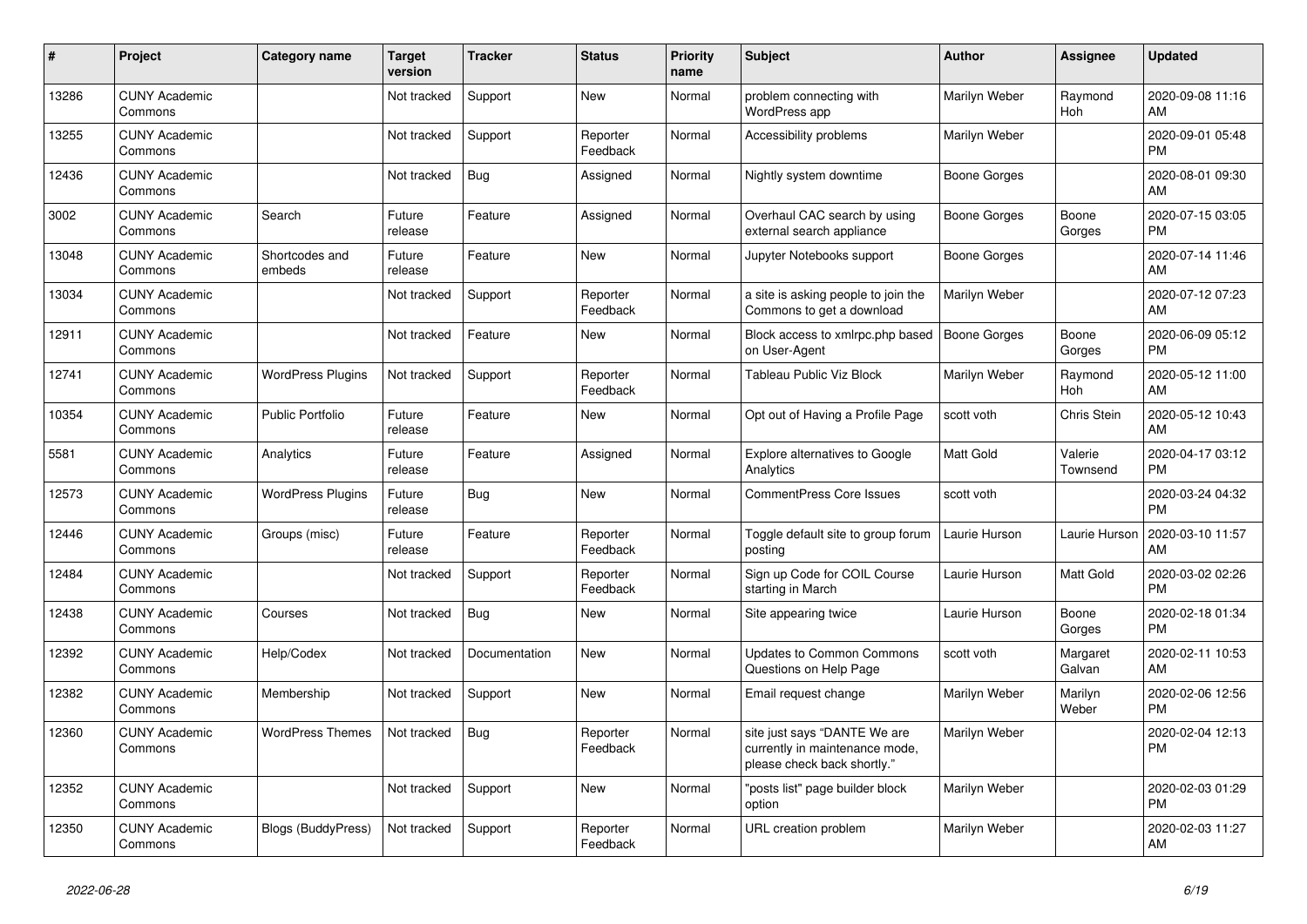| #     | Project                                                                 | <b>Category name</b>      | <b>Target</b><br>version | <b>Tracker</b> | <b>Status</b>        | <b>Priority</b><br>name | Subject                                                                      | <b>Author</b>       | <b>Assignee</b>     | <b>Updated</b>                |
|-------|-------------------------------------------------------------------------|---------------------------|--------------------------|----------------|----------------------|-------------------------|------------------------------------------------------------------------------|---------------------|---------------------|-------------------------------|
| 12328 | <b>CUNY Academic</b><br>Commons                                         |                           | Not tracked              | Support        | <b>New</b>           | Normal                  | Sign up Code for Non-CUNY<br>Faculty                                         | Laurie Hurson       |                     | 2020-01-28 10:25<br>AM        |
| 12247 | <b>CUNY Academic</b><br>Commons                                         | Publicity                 | Not tracked              | Support        | New                  | Normal                  | <b>Screenshot of First Commons</b><br>Homepage                               | scott voth          | scott voth          | 2020-01-14 12:08<br><b>PM</b> |
| 12198 | <b>CUNY Academic</b><br>Commons                                         |                           | Not tracked              | Bug            | Reporter<br>Feedback | Normal                  | Duplicate listing in My Sites                                                | Tom Harbison        |                     | 2019-12-09 05:50<br><b>PM</b> |
| 12091 | <b>CUNY Academic</b><br>Commons                                         | <b>Group Files</b>        | Future<br>release        | Feature        | New                  | Normal                  | Improved pre-upload file<br>validation for bp-group-documents                | Boone Gorges        | Boone<br>Gorges     | 2019-11-14 01:21<br><b>PM</b> |
| 11945 | <b>CUNY Academic</b><br>Commons                                         | Reckoning                 | Future<br>release        | Feature        | Reporter<br>Feedback | Normal                  | Add Comments bubble to<br>Reckoning views                                    | <b>Boone Gorges</b> | Boone<br>Gorges     | 2019-11-12 05:14<br><b>PM</b> |
| 12062 | AD/O365 Transition<br>from NonMatric to<br><b>Matriculated Students</b> |                           |                          | Feature        | In Progress          | Normal                  | create solution and console<br>project                                       | Emilio Rodriguez    | Emilio<br>Rodriguez | 2019-11-12 03:56<br><b>PM</b> |
| 12004 | <b>CUNY Academic</b><br>Commons                                         |                           | Not tracked              | Support        | Reporter<br>Feedback | Normal                  | Notifications for spam blog<br>comments                                      | Gina Cherry         | Raymond<br>Hoh      | 2019-11-01 12:05<br><b>PM</b> |
| 8836  | <b>CUNY Academic</b><br>Commons                                         | <b>Blogs (BuddyPress)</b> | Future<br>release        | Feature        | Assigned             | Normal                  | Redesign site launch process                                                 | <b>Matt Gold</b>    | Boone<br>Gorges     | 2019-10-03 02:49<br><b>PM</b> |
| 11789 | <b>CUNY Academic</b><br>Commons                                         | Courses                   | Future<br>release        | Feature        | <b>New</b>           | Normal                  | Ability to remove item from<br>Courses list                                  | Laurie Hurson       | Sonja Leix          | 2019-09-24 12:28<br><b>PM</b> |
| 11519 | <b>CUNY Academic</b><br>Commons                                         |                           | Not tracked              | Support        | Assigned             | Normal                  | comment option not appearing                                                 | Marilyn Weber       |                     | 2019-09-24 10:28<br>AM        |
| 11517 | <b>CUNY Academic</b><br>Commons                                         |                           | Not tracked              | Feature        | Assigned             | Normal                  | wp-accessibility plugin should not<br>strip 'target="_blank" by default      | <b>Boone Gorges</b> | Laurie Hurson       | 2019-09-24 09:57<br>AM        |
| 11883 | <b>CUNY Academic</b><br>Commons                                         | Help/Codex                | Not tracked              | Support        | <b>New</b>           | Normal                  | Need Embedding Help Page<br>Update (Tableau)                                 | Anthony Wheeler     | scott voth          | 2019-09-24 08:49<br>AM        |
| 11860 | <b>CUNY Academic</b><br>Commons                                         | Registration              | Future<br>release        | Feature        | <b>New</b>           | Normal                  | <b>Ensure Students Are Aware They</b><br>Can Use Aliases At Registration     | scott voth          |                     | 2019-09-24 08:46<br>AM        |
| 11848 | <b>CUNY Academic</b><br>Commons                                         |                           | Not tracked              | Support        | Hold                 | Normal                  | a Dean of Faculty wants to share<br>a large file                             | Marilyn Weber       |                     | 2019-09-24 08:44<br>AM        |
| 11788 | <b>CUNY Academic</b><br>Commons                                         | <b>WordPress Plugins</b>  | Future<br>release        | Support        | Reporter<br>Feedback | Normal                  | Plugin Request - Browse Aloud                                                | scott voth          |                     | 2019-09-24 08:42<br>AM        |
| 8666  | <b>CUNY Academic</b><br>Commons                                         | Teaching                  | Not tracked              | Documentation  | Assigned             | Normal                  | Create Teaching on the<br>Commons Resource Page                              | <b>Matt Gold</b>    | Laurie Hurson       | 2019-09-23 03:16<br>PM        |
| 11545 | <b>CUNY Academic</b><br>Commons                                         | <b>WordPress Plugins</b>  | Not tracked              | Support        | New                  | Normal                  | Twitter searches in WordPress                                                | Gina Cherry         | Matt Gold           | 2019-09-23 01:03<br>PM        |
| 11879 | <b>CUNY Academic</b><br>Commons                                         |                           | Not tracked              | Bug            | New                  | Normal                  | Hypothesis comments appearing<br>on multiple, different pdfs across<br>blogs | Laurie Hurson       | Laurie Hurson       | 2019-09-19 02:39<br><b>PM</b> |
| 10273 | <b>CUNY Academic</b><br>Commons                                         | Registration              | Not tracked              | Support        | Reporter<br>Feedback | Normal                  | users combining CF and campus<br>address                                     | Marilyn Weber       |                     | 2019-09-18 10:58<br>AM        |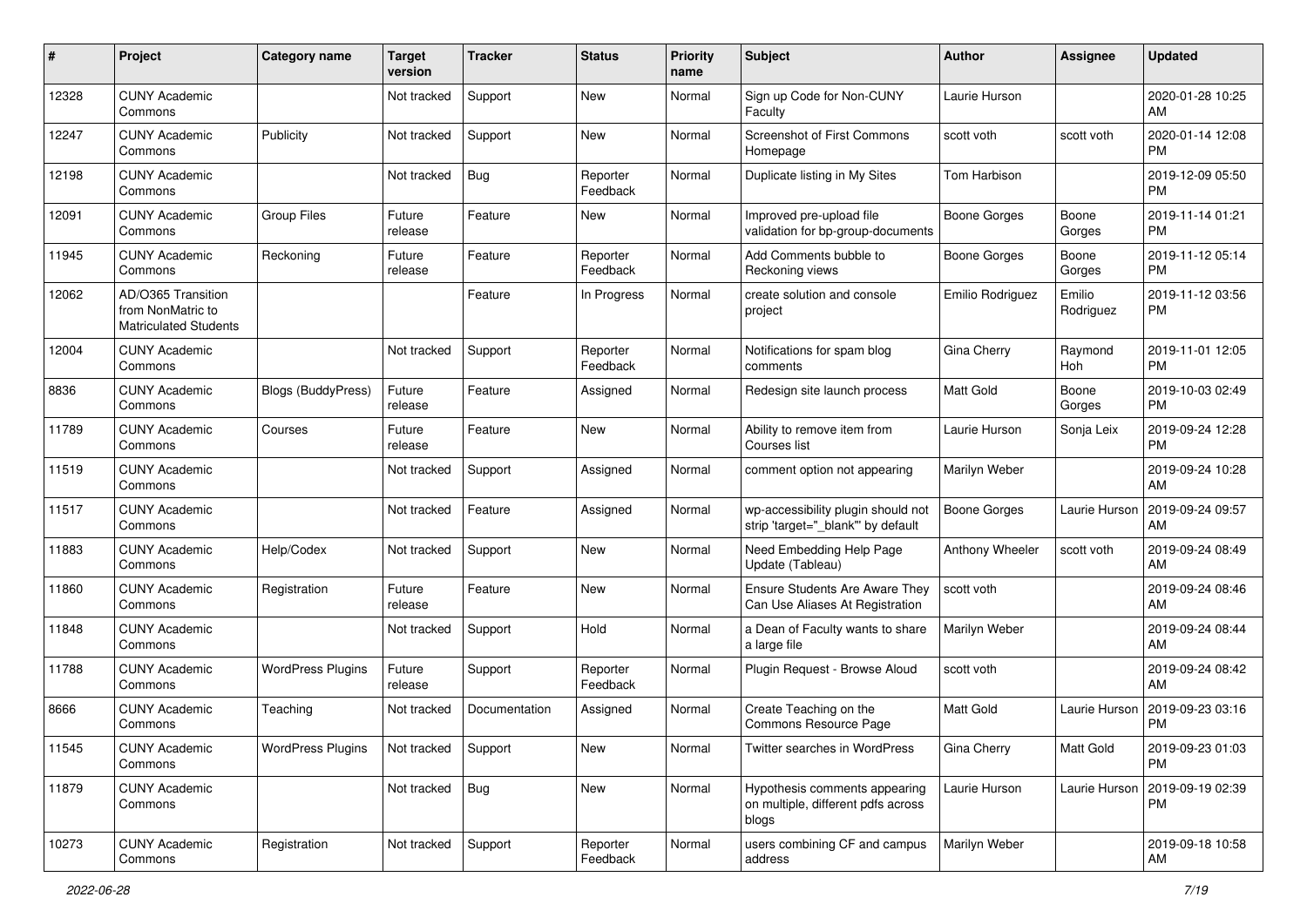| #     | Project                         | <b>Category name</b>     | <b>Target</b><br>version | <b>Tracker</b> | <b>Status</b>        | <b>Priority</b><br>name | Subject                                                                              | <b>Author</b>         | <b>Assignee</b>       | <b>Updated</b>                |
|-------|---------------------------------|--------------------------|--------------------------|----------------|----------------------|-------------------------|--------------------------------------------------------------------------------------|-----------------------|-----------------------|-------------------------------|
| 11834 | <b>CUNY Academic</b><br>Commons | <b>Group Files</b>       | Future<br>release        | Feature        | <b>New</b>           | Normal                  | Improved tools for managing<br>group file folders                                    | <b>Boone Gorges</b>   | Sonja Leix            | 2019-09-06 03:55<br>PM        |
| 11787 | <b>CUNY Academic</b><br>Commons |                          | Not tracked              | Support        | Reporter<br>Feedback | Normal                  | automated comments notifications<br>on ZenDesk                                       | Marilyn Weber         |                       | 2019-08-26 06:18<br><b>PM</b> |
| 11771 | <b>CUNY Academic</b><br>Commons |                          | Not tracked              | Support        | Reporter<br>Feedback | Normal                  | post displays in sections                                                            | Marilyn Weber         |                       | 2019-08-20 10:34<br>AM        |
| 11493 | <b>CUNY Academic</b><br>Commons | Domain Mapping           | Not tracked              | Support        | Reporter<br>Feedback | Normal                  | Domain Mapping Request - Talia<br>Schaffer                                           | scott voth            | <b>Matt Gold</b>      | 2019-08-06 08:39<br>AM        |
| 11624 | <b>CUNY Academic</b><br>Commons | WordPress (misc)         | Not tracked              | Support        | New                  | Normal                  | Change pages into posts or swap<br>database for a Commons site?                      | Stephen Klein         | Raymond<br>Hoh        | 2019-07-09 11:04<br>AM        |
| 11556 | <b>CUNY Academic</b><br>Commons | Courses                  | Not tracked              | <b>Bug</b>     | Reporter<br>Feedback | Normal                  | Instructor name given in course<br>listing                                           | Tom Harbison          |                       | 2019-06-25 04:12<br><b>PM</b> |
| 11531 | <b>CUNY Academic</b><br>Commons | Events                   | Future<br>release        | Feature        | New                  | Normal                  | Main Events calendar should<br>include non-public events that<br>user has access to  | scott voth            | Boone<br>Gorges       | 2019-06-11 10:00<br>AM        |
| 11496 | <b>CUNY Academic</b><br>Commons | <b>Public Portfolio</b>  | 1.15.2                   | Support        | New                  | Normal                  | Replace Twitter Icon on Member<br>Portfolio page                                     | scott voth            | Boone<br>Gorges       | 2019-06-06 01:03<br><b>PM</b> |
| 11509 | <b>CUNY Academic</b><br>Commons |                          | Not tracked              | Support        | Reporter<br>Feedback | Normal                  | deleted Page causing a Menu<br>problem?                                              | Marilyn Weber         |                       | 2019-06-04 09:54<br>AM        |
| 11415 | <b>CUNY Academic</b><br>Commons | <b>WordPress Plugins</b> | Not tracked              | <b>Bug</b>     | Reporter<br>Feedback | Normal                  | Blog Subscriptions in Jetpack                                                        | Laurie Hurson         |                       | 2019-05-14 10:34<br>AM        |
| 11393 | <b>CUNY Academic</b><br>Commons |                          | Not tracked              | Publicity      | New                  | Normal                  | After 1.15 release, ceate a hero<br>slide and post about adding a site<br>to a group | scott voth            | Patrick<br>Sweeney    | 2019-05-14 10:32<br>AM        |
| 11386 | <b>CUNY Academic</b><br>Commons | WordPress - Media        | Not tracked              | Support        | Reporter<br>Feedback | Normal                  | disappearing images                                                                  | scott voth            | Boone<br>Gorges       | 2019-05-14 10:32<br>AM        |
| 11449 | <b>CUNY Academic</b><br>Commons | WordPress - Media        | Not tracked              | Support        | Reporter<br>Feedback | Normal                  | Cloning Media Library for JITP<br>from Staging to Production Site                    | <b>Patrick DeDauw</b> | Boone<br>Gorges       | 2019-05-13 12:00<br><b>PM</b> |
| 11392 | <b>CUNY Academic</b><br>Commons |                          | Future<br>release        | Bug            | New                  | Normal                  | Migrate users away from<br><b>StatPress</b>                                          | Boone Gorges          |                       | 2019-04-23 03:53<br><b>PM</b> |
| 11149 | <b>CUNY Academic</b><br>Commons |                          | Not tracked              | Support        | Reporter<br>Feedback | Normal                  | comments getting blocked                                                             | Marilyn Weber         | Raymond<br><b>Hoh</b> | 2019-03-26 11:40<br>AM        |
| 1544  | <b>CUNY Academic</b><br>Commons | Groups (misc)            | Future<br>release        | Feature        | Reporter<br>Feedback | Normal                  | Group Filtering and Sorting                                                          | Matt Gold             | Chris Stein           | 2019-03-01 02:25<br>PM        |
| 4635  | <b>CUNY Academic</b><br>Commons | Authentication           | Future<br>release        | Feature        | New                  | Normal                  | Allow non-WP authentication                                                          | Boone Gorges          | Sonja Leix            | 2019-03-01 02:05<br><b>PM</b> |
| 9720  | <b>CUNY Academic</b><br>Commons | Authentication           | Future<br>release        | Feature        | New                  | Normal                  | The Commons should be an<br>oAuth provider                                           | <b>Boone Gorges</b>   |                       | 2019-03-01 02:04<br><b>PM</b> |
| 11120 | <b>CUNY Academic</b><br>Commons | <b>WordPress Plugins</b> | Not tracked              | <b>Bug</b>     | Reporter<br>Feedback | Normal                  | Events Manager Events Not<br>Showing Up                                              | Mark Webb             |                       | 2019-02-27 04:10<br><b>PM</b> |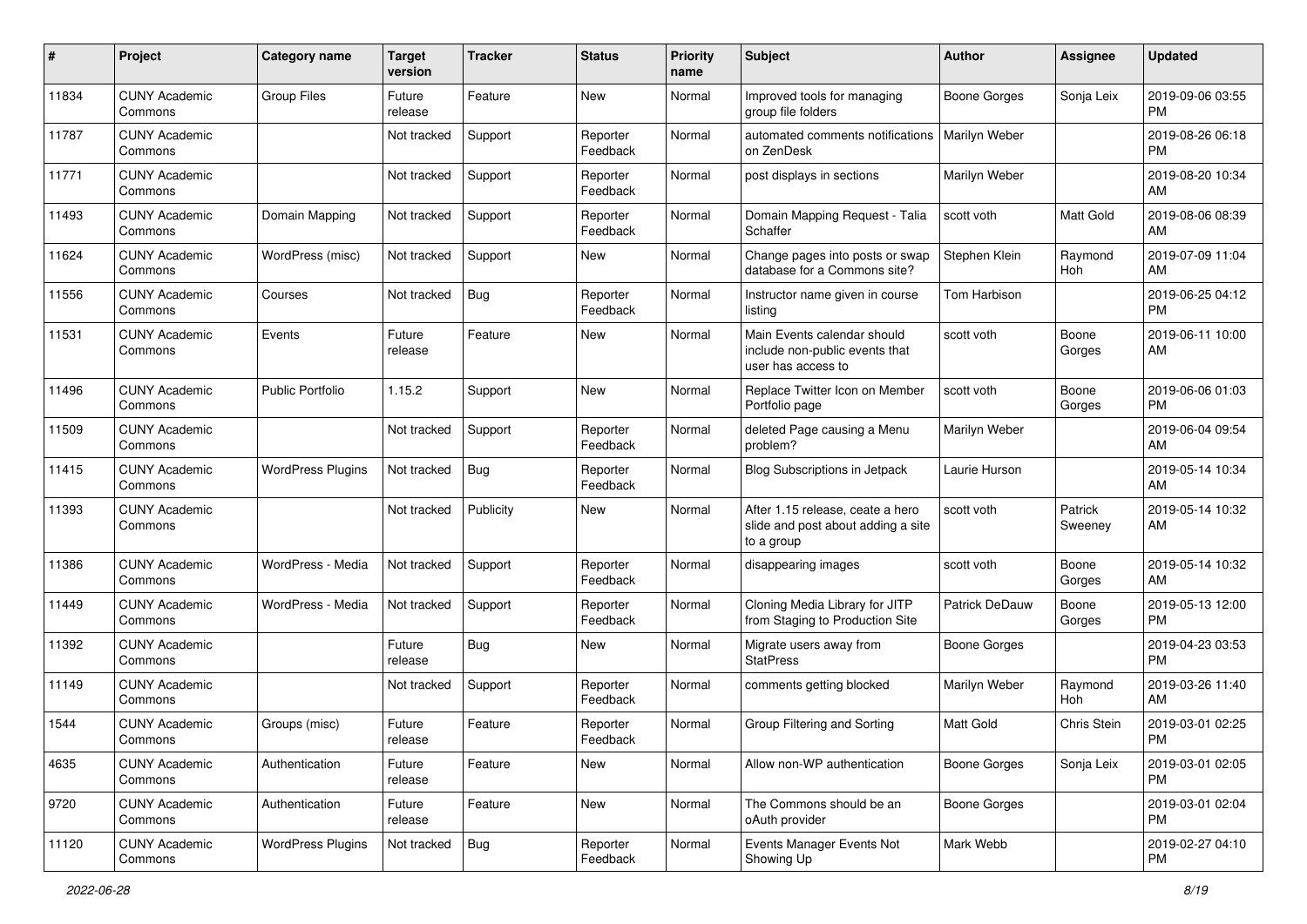| #     | Project                         | <b>Category name</b>       | <b>Target</b><br>version | <b>Tracker</b> | <b>Status</b>        | <b>Priority</b><br>name | Subject                                                                                                      | <b>Author</b>           | <b>Assignee</b>  | <b>Updated</b>                |
|-------|---------------------------------|----------------------------|--------------------------|----------------|----------------------|-------------------------|--------------------------------------------------------------------------------------------------------------|-------------------------|------------------|-------------------------------|
| 11131 | <b>CUNY Academic</b><br>Commons |                            | Future<br>release        | Feature        | Reporter<br>Feedback | Normal                  | <b>Image Annotation Plugins</b>                                                                              | Laurie Hurson           |                  | 2019-02-26 11:33<br>AM        |
| 11077 | <b>CUNY Academic</b><br>Commons | Events                     | Not tracked              | Feature        | Reporter<br>Feedback | Normal                  | Show event category description<br>in event list view                                                        | Raffi<br>Khatchadourian |                  | 2019-02-12 10:38<br><b>PM</b> |
| 11024 | <b>CUNY Academic</b><br>Commons | WordPress (misc)           | Future<br>release        | Bug            | New                  | Normal                  | Subsites should not show "you<br>should update your .htaccess<br>now" notice after permalink setting<br>save | <b>Boone Gorges</b>     |                  | 2019-01-28 01:35<br><b>PM</b> |
| 10982 | <b>CUNY Academic</b><br>Commons | Domain Mapping             | Not tracked              | Support        | Reporter<br>Feedback | Normal                  | <b>CNAME</b> question                                                                                        | scott voth              |                  | 2019-01-22 04:29<br><b>PM</b> |
| 10839 | <b>CUNY Academic</b><br>Commons | About page                 | Not tracked              | Support        | New                  | Normal                  | <b>Mission Statement Needs</b><br>Revision                                                                   | scott voth              | <b>Matt Gold</b> | 2018-12-26 10:58<br>AM        |
| 10794 | <b>CUNY Academic</b><br>Commons | Performance                | Not tracked              | <b>Bug</b>     | New                  | Normal                  | Memcached connection<br>occasionally breaks                                                                  | Boone Gorges            | Boone<br>Gorges  | 2018-12-06 03:30<br><b>PM</b> |
| 10769 | <b>CUNY Academic</b><br>Commons | <b>WordPress Themes</b>    | Not tracked              | Bug            | Reporter<br>Feedback | Normal                  | 2011 Theme Sidebar                                                                                           | Mark Webb               |                  | 2018-12-04 04:09<br><b>PM</b> |
| 10659 | <b>CUNY Academic</b><br>Commons | Group Forums               | Future<br>release        | Feature        | Assigned             | Normal                  | Post to multiple groups via email                                                                            | Matt Gold               | Raymond<br>Hoh   | 2018-11-15 12:54<br>AM        |
| 10657 | <b>CUNY Academic</b><br>Commons |                            | Not tracked              | Support        | Reporter<br>Feedback | Normal                  | child theme problems                                                                                         | Marilyn Weber           |                  | 2018-11-08 01:19<br><b>PM</b> |
| 9926  | <b>CUNY Academic</b><br>Commons | <b>WordPress Plugins</b>   | Future<br>release        | Bug            | New                  | Normal                  | twitter-mentions-as-comments<br>cron jobs can run long                                                       | Boone Gorges            | Boone<br>Gorges  | 2018-10-24 12:34<br>РM        |
| 9028  | <b>CUNY Academic</b><br>Commons | Onboarding                 | Future<br>release        | Feature        | Assigned             | Normal                  | suggest groups to new members<br>during the registration process                                             | <b>Matt Gold</b>        | Chris Stein      | 2018-10-24 12:34<br><b>PM</b> |
| 9289  | <b>CUNY Academic</b><br>Commons | <b>WordPress Plugins</b>   | Future<br>release        | Bug            | Reporter<br>Feedback | Normal                  | <b>Email Users Plugin</b>                                                                                    | Laurie Hurson           | Boone<br>Gorges  | 2018-10-24 12:34<br><b>PM</b> |
| 5992  | <b>CUNY Academic</b><br>Commons | <b>Email Notifications</b> | Future<br>release        | Feature        | New                  | Normal                  | Changing the From line of<br>autogenerated blog emails                                                       | Marilyn Weber           |                  | 2018-09-27 05:19<br><b>PM</b> |
| 10368 | <b>CUNY Academic</b><br>Commons |                            | Future<br>release        | Feature        | Assigned             | Normal                  | Use ORCID data to populate<br>academic profile page                                                          | Stephen Francoeur       | Boone<br>Gorges  | 2018-09-25 01:53<br><b>PM</b> |
| 9947  | <b>CUNY Academic</b><br>Commons | <b>WordPress Plugins</b>   | Future<br>release        | Feature        | Reporter<br>Feedback | Normal                  | Install H5P quiz plugin                                                                                      | <b>Matt Gold</b>        | Boone<br>Gorges  | 2018-09-11 11:01<br>AM        |
| 10262 | <b>CUNY Academic</b><br>Commons |                            | Not tracked              | <b>Bug</b>     | Reporter<br>Feedback | Normal                  | Newsletter Plugin: Broken Image<br>at Bottom of All Newsletters                                              | Mark Webb               | Raymond<br>Hoh   | 2018-08-30 05:17<br>PM        |
| 9979  | <b>CUNY Academic</b><br>Commons | <b>Email Notifications</b> | Not tracked              | <b>Bug</b>     | Reporter<br>Feedback | Normal                  | Reports of slow email activation<br>emails                                                                   | Matt Gold               | Boone<br>Gorges  | 2018-08-29 09:40<br>PM        |
| 10040 | <b>CUNY Academic</b><br>Commons | WordPress (misc)           | Not tracked              | <b>Bug</b>     | Reporter<br>Feedback | Normal                  | User doesn't see full list of themes   Matt Gold                                                             |                         | Boone<br>Gorges  | 2018-07-25 10:12<br>AM        |
| 9941  | <b>CUNY Academic</b><br>Commons | Wiki                       | Not tracked              | Support        | Assigned             | Normal                  | Wiki functionality                                                                                           | Matt Gold               | Boone<br>Gorges  | 2018-06-26 10:57<br>AM        |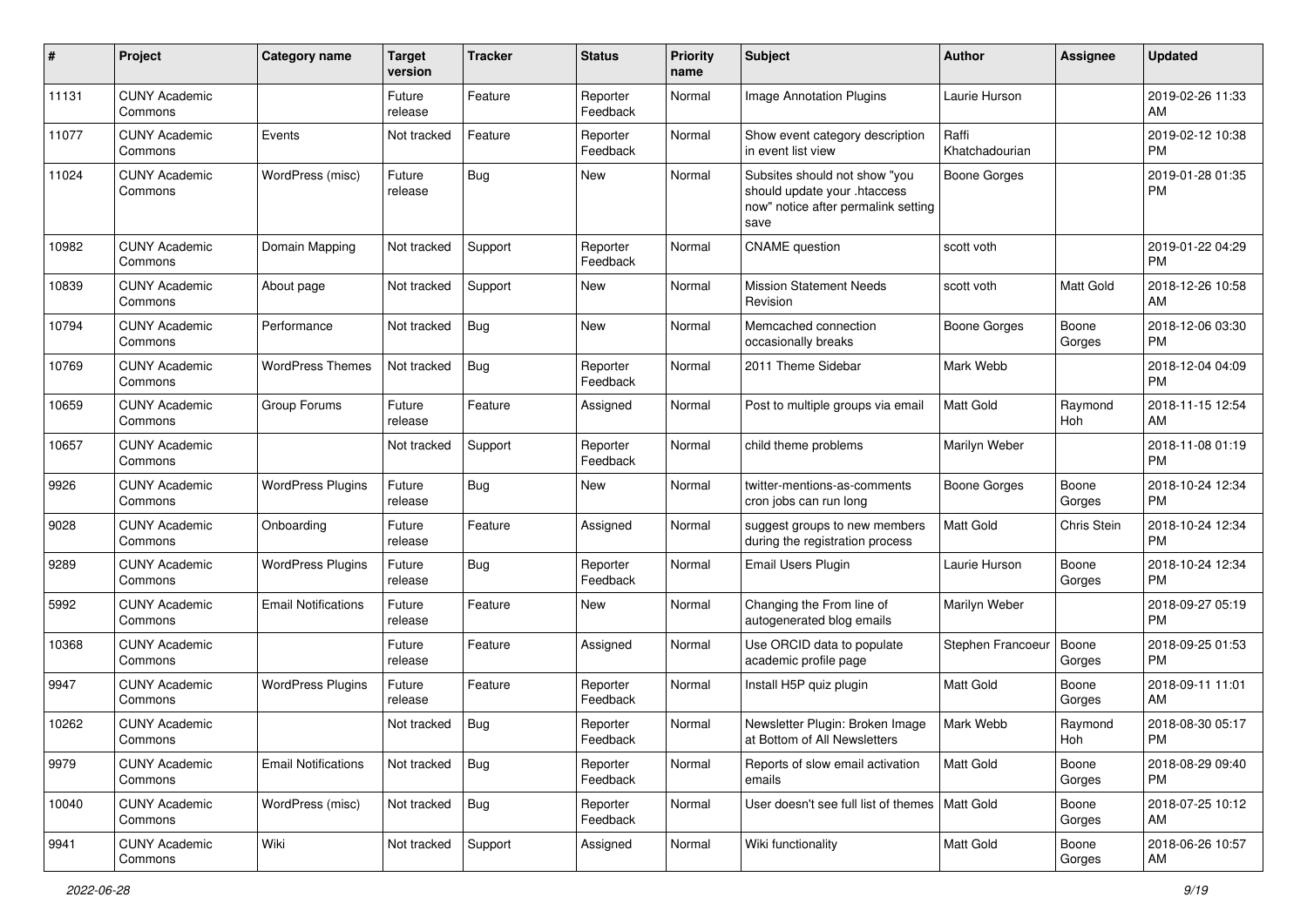| #    | <b>Project</b>                  | Category name            | <b>Target</b><br>version | <b>Tracker</b> | <b>Status</b>        | Priority<br>name | <b>Subject</b>                                                                                                                               | <b>Author</b>           | Assignee              | <b>Updated</b>                |
|------|---------------------------------|--------------------------|--------------------------|----------------|----------------------|------------------|----------------------------------------------------------------------------------------------------------------------------------------------|-------------------------|-----------------------|-------------------------------|
| 9515 | <b>CUNY Academic</b><br>Commons | <b>WordPress Plugins</b> | Not tracked              | <b>Bug</b>     | Reporter<br>Feedback | Normal           | Text to Speech plugin - "More<br>Slowly" checkbox not working                                                                                | scott voth              | Boone<br>Gorges       | 2018-06-13 02:26<br><b>PM</b> |
| 9908 | <b>CUNY Academic</b><br>Commons |                          | Not tracked              | Feature        | <b>New</b>           | Normal           | Is it possible to send email<br>updates to users (or an email<br>address not on the list) for only a<br>single page AFTER being<br>prompted? | <b>Michael Shields</b>  | scott voth            | 2018-06-11 01:34<br><b>PM</b> |
| 9895 | <b>CUNY Academic</b><br>Commons | Onboarding               | Future<br>release        | Feature        | Assigned             | Normal           | Add "Accept Invitation"<br>link/button/function to Group<br>and/or Site invitation emails?                                                   | <b>Luke Waltzer</b>     | Boone<br>Gorges       | 2018-06-07 12:42<br><b>PM</b> |
| 9835 | <b>CUNY Academic</b><br>Commons | Group Forums             | Future<br>release        | Bug            | Assigned             | Normal           | add a "like" function?                                                                                                                       | Marilyn Weber           | <b>Erik Trainer</b>   | 2018-06-05 01:49<br><b>PM</b> |
| 9729 | <b>CUNY Academic</b><br>Commons | <b>SEO</b>               | Not tracked              | Support        | New                  | Normal           | 503 Errors showing on<br>newlaborforum.cuny.edu                                                                                              | Diane Krauthamer        | Raymond<br><b>Hoh</b> | 2018-05-22 04:48<br><b>PM</b> |
| 8607 | <b>CUNY Academic</b><br>Commons |                          | Not tracked              | Support        | <b>New</b>           | Normal           | Paypal?                                                                                                                                      | Marilyn Weber           | Matt Gold             | 2018-05-15 01:37<br><b>PM</b> |
| 9643 | <b>CUNY Academic</b><br>Commons | Publicity                | Not tracked              | Feature        | New                  | Normal           | Create a page on the Commons<br>for logos etc.                                                                                               | Stephen Real            | Stephen Real          | 2018-04-24 10:53<br>AM        |
| 3768 | <b>CUNY Academic</b><br>Commons | <b>Public Portfolio</b>  | Future<br>release        | Feature        | Assigned             | Normal           | Institutions/Past positions on<br>public portfolios                                                                                          | Matt Gold               | Boone<br>Gorges       | 2018-04-23 10:44<br>AM        |
| 7981 | <b>CUNY Academic</b><br>Commons | Social Paper             | Future<br>release        | Bug            | <b>New</b>           | Normal           | Social Paper comments should<br>not go to spam                                                                                               | Luke Waltzer            | Boone<br>Gorges       | 2018-04-16 03:52<br><b>PM</b> |
| 7663 | <b>CUNY Academic</b><br>Commons | Social Paper             | Future<br>release        | Bug            | New                  | Normal           | Social Paper notifications not<br>formatted correctly on secondary<br>sites                                                                  | <b>Boone Gorges</b>     | Boone<br>Gorges       | 2018-04-16 03:52<br><b>PM</b> |
| 9207 | <b>CUNY Academic</b><br>Commons |                          | Future<br>release        | Support        | Reporter<br>Feedback | Normal           | display dashboards made in<br>Tableau?                                                                                                       | Marilyn Weber           | Boone<br>Gorges       | 2018-04-10 10:42<br>AM        |
| 9420 | <b>CUNY Academic</b><br>Commons | cuny.is                  | Not tracked              | Feature        | <b>New</b>           | Normal           | Request for http://cuny.is/streams                                                                                                           | Raffi<br>Khatchadourian | Marilyn<br>Weber      | 2018-04-02 10:08<br>AM        |
| 7022 | <b>CUNY Academic</b><br>Commons | Announcements            | Future<br>release        | Bug            | New                  | Normal           | Sitewide announcements should<br>be displayed on, and dismissable<br>from, mapped domains                                                    | <b>Boone Gorges</b>     | Boone<br>Gorges       | 2018-03-22 10:18<br>AM        |
| 9211 | <b>CUNY Academic</b><br>Commons | <b>WordPress Plugins</b> | Future<br>release        | Support        | Reporter<br>Feedback | Normal           | Auto-Role Setting in Forum Plugin<br><b>Causing Some Confusion</b>                                                                           | <b>Luke Waltzer</b>     | Boone<br>Gorges       | 2018-03-13 11:44<br>AM        |
| 9346 | <b>CUNY Academic</b><br>Commons | WordPress (misc)         | Not tracked              | <b>Bug</b>     | <b>New</b>           | Normal           | Clone cetls.bmcc.cuny.edu for<br>development                                                                                                 | Owen Roberts            | Raymond<br>Hoh        | 2018-03-06 05:35<br><b>PM</b> |
| 3580 | <b>CUNY Academic</b><br>Commons | Group Blogs              | Future<br>release        | Feature        | New                  | Normal           | Multiple blogs per group                                                                                                                     | <b>Boone Gorges</b>     | Boone<br>Gorges       | 2018-02-20 02:02<br><b>PM</b> |
| 8991 | <b>CUNY Academic</b><br>Commons | Reply By Email           | Not tracked              | <b>Bug</b>     | Hold                 | Normal           | RBE duplicate email message<br>issue                                                                                                         | Matt Gold               | Raymond<br>Hoh        | 2018-02-18 08:53<br><b>PM</b> |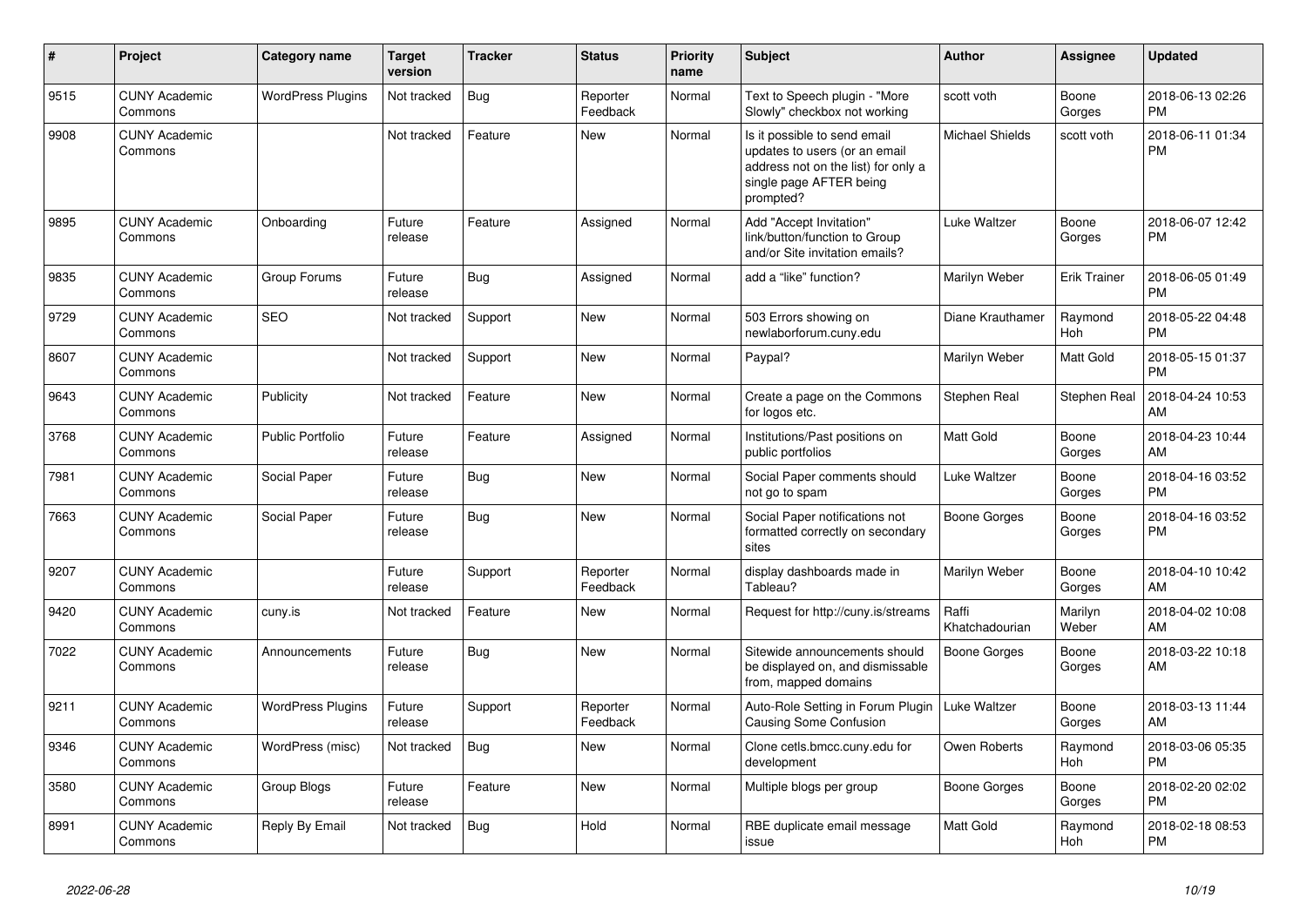| #    | Project                         | Category name            | <b>Target</b><br>version | <b>Tracker</b>        | <b>Status</b> | <b>Priority</b><br>name | Subject                                                                               | <b>Author</b>       | <b>Assignee</b>       | <b>Updated</b>                |
|------|---------------------------------|--------------------------|--------------------------|-----------------------|---------------|-------------------------|---------------------------------------------------------------------------------------|---------------------|-----------------------|-------------------------------|
| 9060 | <b>CUNY Academic</b><br>Commons | Commons In A Box         | Not tracked              | <b>Bug</b>            | Hold          | Normal                  | Problems with CBox image library<br>upload                                            | Lisa Rhody          | Raymond<br>Hoh        | 2018-01-10 03:26<br><b>PM</b> |
| 9015 | <b>CUNY Academic</b><br>Commons | Groups (misc)            | Not tracked              | Outreach              | Assigned      | Normal                  | Email group admins the email<br>addresses of their groups                             | <b>Matt Gold</b>    | <b>Matt Gold</b>      | 2018-01-02 09:54<br>AM        |
| 8992 | <b>NYCDH Community</b><br>Site  |                          |                          | <b>Bug</b>            | Assigned      | Normal                  | Multiple RBE error reports                                                            | <b>Matt Gold</b>    | Raymond<br>Hoh        | 2017-12-11 05:43<br><b>PM</b> |
| 8976 | <b>CUNY Academic</b><br>Commons | Reply By Email           | Not tracked              | Feature               | Assigned      | Normal                  | Package RBE new topics<br>posting?                                                    | <b>Matt Gold</b>    | Raymond<br>Hoh        | 2017-12-04 02:34<br><b>PM</b> |
| 8898 | <b>CUNY Academic</b><br>Commons | Social Paper             | Not tracked              | Feature               | Assigned      | Normal                  | Usage data on docs and social<br>paper                                                | <b>Matt Gold</b>    | <b>Matt Gold</b>      | 2017-11-16 11:32<br>AM        |
| 8837 | <b>CUNY Academic</b><br>Commons |                          | Not tracked              | Feature               | Assigned      | Normal                  | Create a form to request info from<br>people requesting premium<br>themes and plugins | <b>Matt Gold</b>    | Marilyn<br>Weber      | 2017-11-14 03:35<br><b>PM</b> |
| 8902 | <b>CUNY Academic</b><br>Commons | Design                   | Not tracked              | Feature               | Assigned      | Normal                  | Report back on research on<br><b>BuddyPress themes</b>                                | <b>Matt Gold</b>    | Michael Smith         | 2017-11-10 12:31<br><b>PM</b> |
| 8756 | <b>CUNY Academic</b><br>Commons | Group Blogs              | Future<br>release        | Feature               | Hold          | Normal                  | Connect multiple blogs to one<br>group?                                               | Matt Gold           | Boone<br>Gorges       | 2017-09-30 10:42<br>AM        |
| 8211 | <b>CUNY Academic</b><br>Commons | <b>WordPress Themes</b>  | Future<br>release        | Feature               | <b>New</b>    | Normal                  | Theme Suggestions: Material<br>Design-Inspired Themes                                 | Margaret Galvan     | Margaret<br>Galvan    | 2017-08-07 02:48<br><b>PM</b> |
| 8440 | <b>CUNY Academic</b><br>Commons | Onboarding               | Not tracked              | <b>Bug</b>            | New           | Normal                  | <b>Create Test Email Accounts for</b><br><b>Onboarding Project</b>                    | Stephen Real        | Stephen Real          | 2017-08-01 09:49<br><b>PM</b> |
| 8078 | <b>CUNY Academic</b><br>Commons | <b>WordPress Plugins</b> | Future<br>release        | <b>System Upgrade</b> | Assigned      | Normal                  | <b>CommentPress Updates</b>                                                           | Margaret Galvan     | Christian<br>Wach     | 2017-05-08 03:49<br><b>PM</b> |
| 7828 | <b>CUNY Academic</b><br>Commons |                          | Not tracked              | Feature               | Assigned      | Normal                  | Theme Assessment 2017                                                                 | Margaret Galvan     | Margaret<br>Galvan    | 2017-05-02 10:41<br><b>PM</b> |
| 4481 | <b>CUNY Academic</b><br>Commons | Events                   | Future<br>release        | Feature               | New           | Normal                  | Group admins/mods should have<br>the ability to unlink an event from<br>the group     | Boone Gorges        | Boone<br>Gorges       | 2017-04-24 03:53<br><b>PM</b> |
| 7928 | <b>CUNY Academic</b><br>Commons | Group Forums             | Not tracked              | Bug                   | <b>New</b>    | Normal                  | Duplicate Forum post                                                                  | <b>Luke Waltzer</b> | Raymond<br><b>Hoh</b> | 2017-04-11 09:27<br><b>PM</b> |
| 7624 | <b>CUNY Academic</b><br>Commons | <b>BuddyPress (misc)</b> | Future<br>release        | Design/UX             | New           | Normal                  | <b>BP Notifications</b>                                                               | Luke Waltzer        | Paige Dupont          | 2017-02-08 10:43<br><b>PM</b> |
| 5316 | <b>CUNY Academic</b><br>Commons | <b>User Experience</b>   | Future<br>release        | Feature               | Assigned      | Normal                  | Prompt user email address<br>updates                                                  | Matt Gold           | Stephen Real          | 2016-12-21 03:30<br>PM        |
| 4980 | <b>CUNY Academic</b><br>Commons | Home Page                | Future<br>release        | Feature               | Assigned      | Normal                  | CAC Featured Content -- Adding<br>Randomization                                       | Matt Gold           | Boone<br>Gorges       | 2016-12-12 03:01<br><b>PM</b> |
| 6995 | <b>CUNY Academic</b><br>Commons | Home Page                | Not tracked              | Bug                   | Assigned      | Normal                  | member filter on homepage not<br>working                                              | Matt Gold           | Raymond<br>Hoh        | 2016-12-11 09:46<br><b>PM</b> |
| 6665 | <b>CUNY Academic</b><br>Commons |                          | Not tracked              | Publicity             | New           | Normal                  | Dead Link in 1.10 announcement<br>post                                                | Paige Dupont        | Stephen Real          | 2016-12-01 03:11<br>PM        |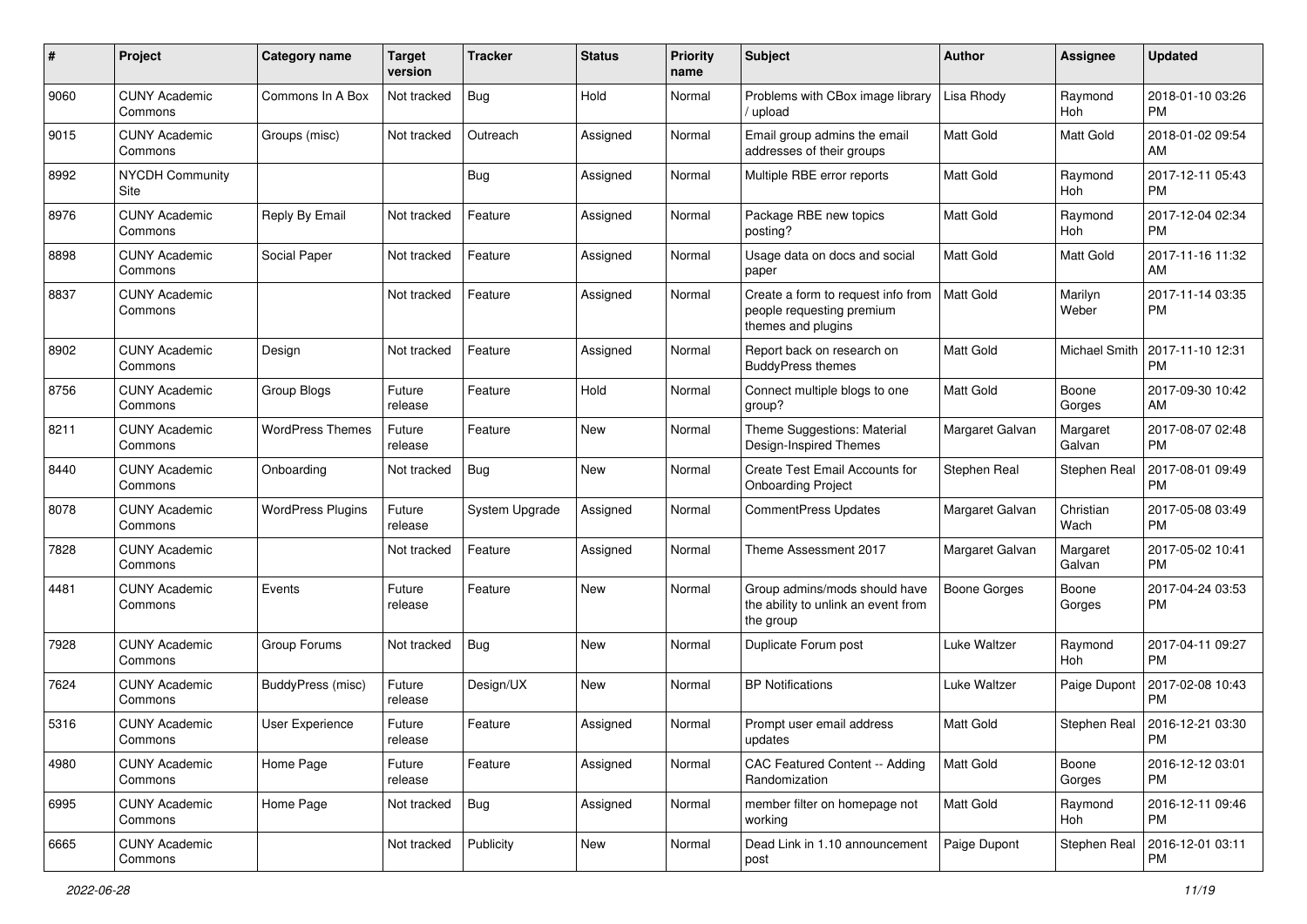| #    | Project                         | Category name            | Target<br>version | <b>Tracker</b> | <b>Status</b>        | <b>Priority</b><br>name | <b>Subject</b>                                                   | Author                  | <b>Assignee</b>       | <b>Updated</b>                |
|------|---------------------------------|--------------------------|-------------------|----------------|----------------------|-------------------------|------------------------------------------------------------------|-------------------------|-----------------------|-------------------------------|
| 6755 | <b>CUNY Academic</b><br>Commons | WordPress (misc)         | Future<br>release | Bug            | <b>New</b>           | Normal                  | Cannot Deactivate Plugin                                         | Laura Kane              |                       | 2016-11-16 01:12<br><b>PM</b> |
| 6671 | <b>CUNY Academic</b><br>Commons | Reply By Email           | Not tracked       | Bug            | Assigned             | Normal                  | 'Post too often" RBE error<br>message                            | <b>Matt Gold</b>        | Raymond<br><b>Hoh</b> | 2016-11-11 09:55<br>AM        |
| 6426 | <b>CUNY Academic</b><br>Commons | Spam/Spam<br>Prevention  | Future<br>release | Feature        | Assigned             | Normal                  | Force captcha on all comments?                                   | Matt Gold               | <b>Tahir Butt</b>     | 2016-10-24 02:06<br><b>PM</b> |
| 3090 | <b>CUNY Academic</b><br>Commons | Twitter page             | Future<br>release | Feature        | Assigned             | Normal                  | Prevent Retweets from showing<br>up on Commons twitter page      | <b>Matt Gold</b>        | <b>Tahir Butt</b>     | 2016-10-24 11:31<br>AM        |
| 5199 | <b>CUNY Academic</b><br>Commons | Social Paper             | Future<br>release | Feature        | <b>New</b>           | Normal                  | add tables to the SP editor                                      | Marilyn Weber           |                       | 2016-10-24 11:27<br>AM        |
| 5234 | <b>CUNY Academic</b><br>Commons | Membership               | Future<br>release | Feature        | Assigned             | Normal                  | Write Unconfirmed patch for WP                                   | <b>Boone Gorges</b>     | Boone<br>Gorges       | 2016-10-24 11:18<br>AM        |
| 5826 | <b>CUNY Academic</b><br>Commons | <b>WordPress Plugins</b> | Future<br>release | Support        | Reporter<br>Feedback | Normal                  | <b>Remove Subscription Options</b><br>plugin from directory      | Sarah Morgano           | Sarah<br>Morgano      | 2016-10-21 04:14<br><b>PM</b> |
| 6332 | <b>CUNY Academic</b><br>Commons | WordPress (misc)         | Future<br>release | Feature        | <b>New</b>           | Normal                  | Allow uploaded files to be marked<br>as private in an ad hoc way | <b>Boone Gorges</b>     |                       | 2016-10-17 11:41<br><b>PM</b> |
| 6298 | <b>CUNY Academic</b><br>Commons | <b>User Experience</b>   | Not tracked       | Design/UX      | Assigned             | Normal                  | Examine data from survey                                         | Matt Gold               | Margaret<br>Galvan    | 2016-10-14 12:16<br><b>PM</b> |
| 5182 | <b>CUNY Academic</b><br>Commons | Social Paper             | Future<br>release | Design/UX      | <b>New</b>           | Normal                  | 'Publishing" a private paper on<br>social paper?                 | Raffi<br>Khatchadourian | Boone<br>Gorges       | 2016-10-13 04:12<br><b>PM</b> |
| 2881 | <b>CUNY Academic</b><br>Commons | <b>Public Portfolio</b>  | Future<br>release | Feature        | Assigned             | Normal                  | Redesign the UX for Profiles                                     | <b>Chris Stein</b>      | Chris Stein           | 2016-10-13 12:45<br><b>PM</b> |
| 4903 | <b>CUNY Academic</b><br>Commons | Events                   | Future<br>release | Design/UX      | Assigned             | Normal                  | Improving visual appearance of<br>event calendars                | Matt Gold               | Boone<br>Gorges       | 2016-10-13 11:51<br>AM        |
| 5696 | <b>CUNY Academic</b><br>Commons | Events                   | Future<br>release | Feature        | Assigned             | Normal                  | Events Calendar - display options<br>calendar aggregation        | <b>Matt Gold</b>        | Boone<br>Gorges       | 2016-10-13 11:44<br>AM        |
| 6078 | <b>CUNY Academic</b><br>Commons | Blogs (BuddyPress)       | Future<br>release | Feature        | <b>New</b>           | Normal                  | <b>Explore Adding Network Blog</b><br>Metadata Plugin            | Luke Waltzer            | Luke Waltzer          | 2016-10-11 10:29<br><b>PM</b> |
| 6115 | <b>CUNY Academic</b><br>Commons | Publicity                | Not tracked       | Feature        | Assigned             | Normal                  | create digital signage for GC                                    | Matt Gold               | scott voth            | 2016-10-11 10:09<br><b>PM</b> |
| 6014 | <b>CUNY Academic</b><br>Commons | Publicity                | Future<br>release | Publicity      | Reporter<br>Feedback | Normal                  | Google search listing                                            | <b>Matt Gold</b>        | Boone<br>Gorges       | 2016-09-21 03:48<br><b>PM</b> |
| 5268 | <b>CUNY Academic</b><br>Commons | Group Forums             | Future<br>release | Bug            | Assigned             | Normal                  | Long-time to post to multiple<br>groups                          | Luke Waltzer            | Daniel Jones          | 2016-09-07 06:31<br><b>PM</b> |
| 5955 | <b>CUNY Academic</b><br>Commons | Outreach                 | Future<br>release | Feature        | Assigned             | Normal                  | Create auto-newsletter for<br>commons members                    | <b>Matt Gold</b>        | Luke Waltzer          | 2016-08-30 10:34<br>AM        |
| 5827 | <b>CUNY Academic</b><br>Commons | <b>Public Portfolio</b>  | Future<br>release | Bug            | Assigned             | Normal                  | Academic Interests square<br>bracket links not working           | scott voth              | Chris Stein           | 2016-08-11 11:59<br>PM        |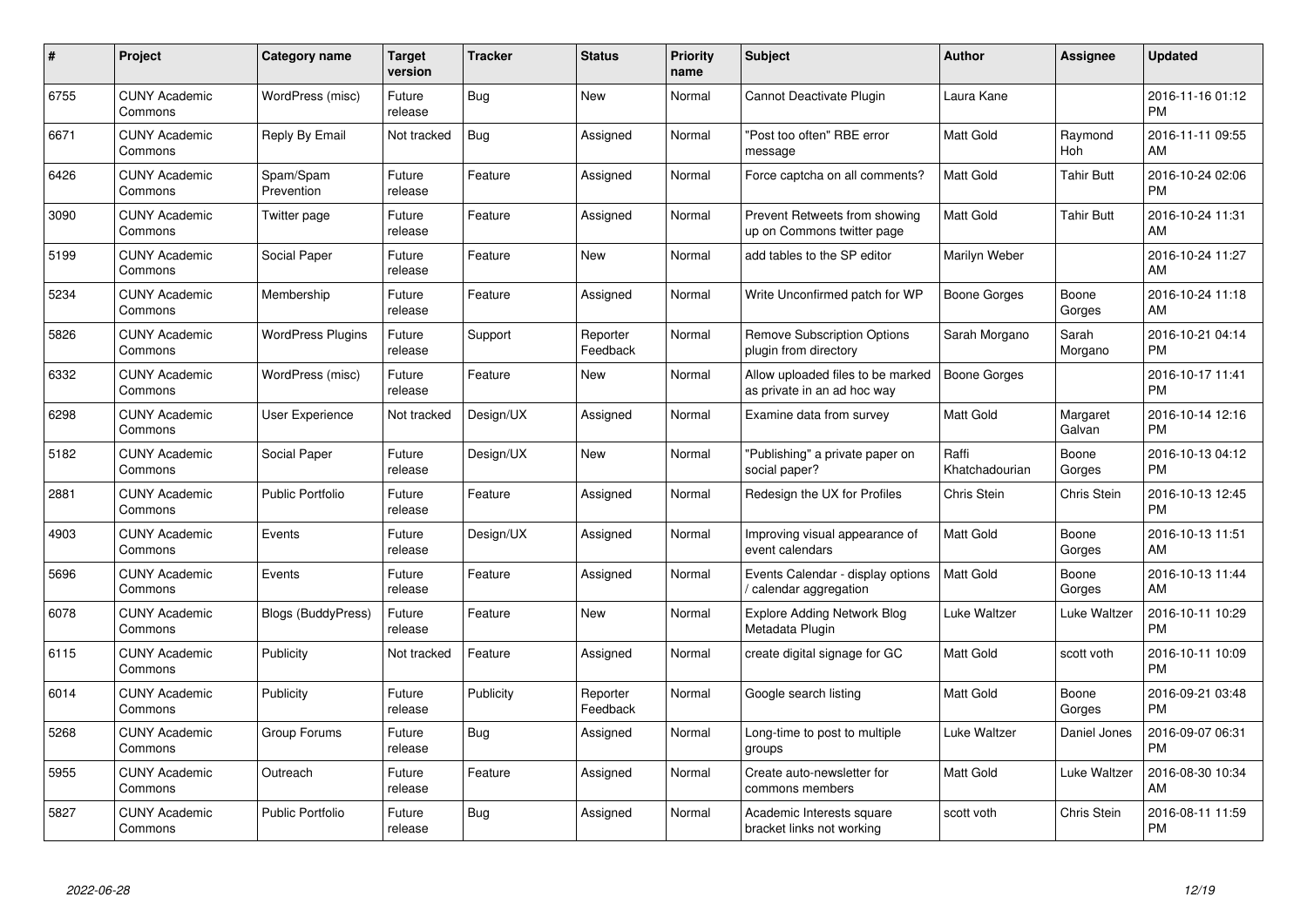| #    | <b>Project</b>                  | Category name    | <b>Target</b><br>version | <b>Tracker</b> | <b>Status</b>        | <b>Priority</b><br>name | <b>Subject</b>                                                                            | <b>Author</b>           | Assignee            | <b>Updated</b>                |
|------|---------------------------------|------------------|--------------------------|----------------|----------------------|-------------------------|-------------------------------------------------------------------------------------------|-------------------------|---------------------|-------------------------------|
| 5679 | <b>CUNY Academic</b><br>Commons | Analytics        | Not tracked              | Feature        | <b>New</b>           | Normal                  | Logged In Users for GA                                                                    | Valerie Townsend        | Valerie<br>Townsend | 2016-06-11 09:49<br>AM        |
| 4438 | <b>CUNY Academic</b><br>Commons | Events           | Future<br>release        | <b>Bug</b>     | Assigned             | Normal                  | Events Calendar - Export<br><b>Recurring Events</b>                                       | scott voth              | Daniel Jones        | 2016-05-23 04:25<br><b>PM</b> |
| 5489 | <b>CUNY Academic</b><br>Commons | Social Paper     | Future<br>release        | Feature        | <b>New</b>           | Normal                  | Asc/desc sorting for Social Paper<br>directories                                          | <b>Boone Gorges</b>     |                     | 2016-04-21 10:06<br><b>PM</b> |
| 5488 | <b>CUNY Academic</b><br>Commons | Social Paper     | Future<br>release        | <b>Bug</b>     | <b>New</b>           | Normal                  | Add a "last edited by" field to<br>Social Paper group directories                         | Boone Gorges            |                     | 2016-04-21 10:05<br><b>PM</b> |
| 5397 | <b>CUNY Academic</b><br>Commons | Social Paper     | Future<br>release        | Feature        | <b>New</b>           | Normal                  | frustrating to have to<br>enable/disable in SP                                            | Marilyn Weber           | Samantha<br>Raddatz | 2016-04-20 03:39<br><b>PM</b> |
| 3657 | <b>CUNY Academic</b><br>Commons | WordPress (misc) | Not tracked              | Feature        | <b>New</b>           | Normal                  | Create alert for GC email<br>addresses                                                    | Matt Gold               | Matt Gold           | 2016-04-14 11:29<br><b>PM</b> |
| 5298 | <b>CUNY Academic</b><br>Commons |                  | Not tracked              | Publicity      | <b>New</b>           | Normal                  | Survey Pop-Up Text                                                                        | Samantha Raddatz        | Samantha<br>Raddatz | 2016-03-22 12:27<br><b>PM</b> |
| 5317 | <b>CUNY Academic</b><br>Commons | Group Blogs      | Not tracked              | Bug            | Reporter<br>Feedback | Normal                  | Notifications of New Post Didn't<br>Come                                                  | Luke Waltzer            | Samantha<br>Raddatz | 2016-03-21 10:41<br><b>PM</b> |
| 2612 | <b>CUNY Academic</b><br>Commons |                  | Not tracked              | Publicity      | Assigned             | Normal                  | Pinterest site for the Commons                                                            | local admin             | Sarah<br>Morgano    | 2016-03-04 11:19<br>AM        |
| 2666 | <b>CUNY Academic</b><br>Commons | About page       | Not tracked              | Documentation  | Assigned             | Normal                  | Update About Text                                                                         | Chris Stein             | Luke Waltzer        | 2016-03-04 11:19<br>AM        |
| 5282 | <b>CUNY Academic</b><br>Commons | Social Paper     | Future<br>release        | Bug            | <b>New</b>           | Normal                  | Replying via email directs to paper   Marilyn Weber<br>but not individual comment.        |                         | Raymond<br>Hoh      | 2016-03-02 01:48<br><b>PM</b> |
| 3369 | <b>CUNY Academic</b><br>Commons | Reply By Email   | Not tracked              | Outreach       | Hold                 | Normal                  | Release reply by email to WP<br>plugin directory                                          | Matt Gold               | Raymond<br>Hoh      | 2016-03-01 12:46<br><b>PM</b> |
| 4986 | <b>CUNY Academic</b><br>Commons | ZenDesk          | Not tracked              | Support        | Assigned             | Normal                  | Prepare documentation for<br>Zendesk re web widget                                        | <b>Matt Gold</b>        | Samantha<br>Raddatz | 2016-02-25 03:09<br><b>PM</b> |
| 636  | <b>CUNY Academic</b><br>Commons | WordPress (misc) | Not tracked              | Support        | Assigned             | Normal                  | Create Lynda.com-like Table of<br><b>Contents for Prospective Tutorial</b><br>Screencasts | <b>Matt Gold</b>        | scott voth          | 2016-02-23 03:12<br><b>PM</b> |
| 4070 | <b>CUNY Academic</b><br>Commons | Analytics        | Not tracked              | Support        | Assigned             | Normal                  | Request for JITP site analytics                                                           | <b>Matt Gold</b>        | Seth Persons        | 2016-02-23 03:09<br><b>PM</b> |
| 5225 | <b>CUNY Academic</b><br>Commons | Registration     | Future<br>release        | Feature        | Assigned             | Normal                  | On-boarding Issues                                                                        | <b>Luke Waltzer</b>     | Samantha<br>Raddatz | 2016-02-12 02:58<br><b>PM</b> |
| 5205 | <b>CUNY Academic</b><br>Commons | Social Paper     | Future<br>release        | Feature        | <b>New</b>           | Normal                  | Social Paper folders                                                                      | Marilyn Weber           |                     | 2016-02-11 10:24<br><b>PM</b> |
| 5183 | <b>CUNY Academic</b><br>Commons | Social Paper     | Future<br>release        | Design/UX      | <b>New</b>           | Normal                  | Creating a new paper when<br>viewing an existing paper                                    | Raffi<br>Khatchadourian | Samantha<br>Raddatz | 2016-02-02 12:09<br><b>PM</b> |
| 2175 | <b>CUNY Academic</b><br>Commons | WordPress (misc) | Not tracked              | Support        | Assigned             | Normal                  | Subscibe 2 vs. Jetpack<br>subscription options                                            | local admin             | Matt Gold           | 2016-01-26 04:58<br><b>PM</b> |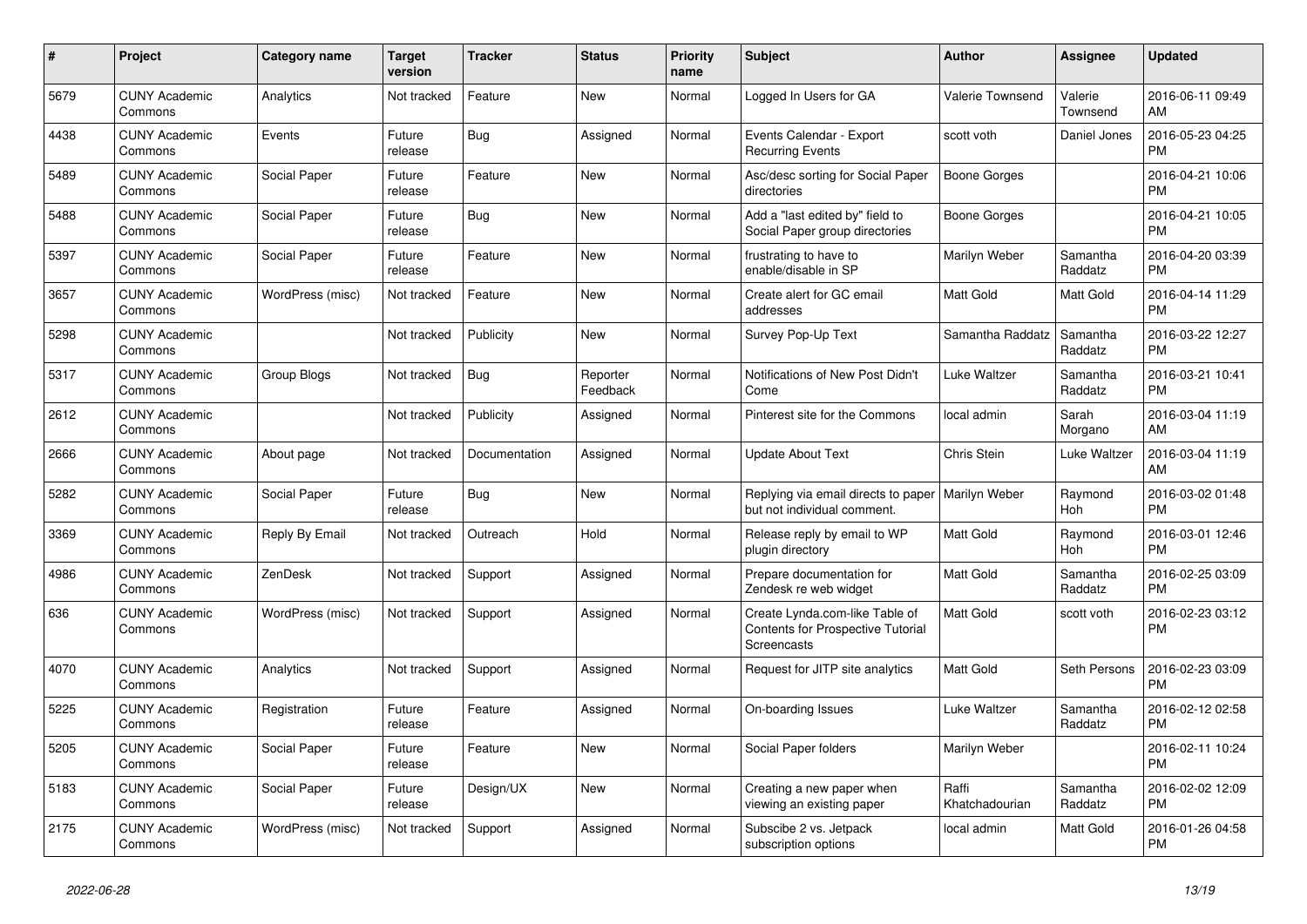| $\#$ | Project                         | <b>Category name</b>     | Target<br>version | <b>Tracker</b> | <b>Status</b> | <b>Priority</b><br>name | <b>Subject</b>                                                        | <b>Author</b>       | <b>Assignee</b>       | <b>Updated</b>                |
|------|---------------------------------|--------------------------|-------------------|----------------|---------------|-------------------------|-----------------------------------------------------------------------|---------------------|-----------------------|-------------------------------|
| 4972 | <b>CUNY Academic</b><br>Commons | Analytics                | Not tracked       | <b>Bug</b>     | <b>New</b>    | Normal                  | <b>Newsletter Analytics</b>                                           | Stephen Real        | <b>Matt Gold</b>      | 2015-12-09 12:54<br><b>PM</b> |
| 1105 | <b>CUNY Academic</b><br>Commons | WordPress (misc)         | Future<br>release | Feature        | Assigned      | Normal                  | Rephrase Blog Privacy Options                                         | <b>Matt Gold</b>    | Samantha<br>Raddatz   | 2015-11-09 06:19<br><b>PM</b> |
| 554  | <b>CUNY Academic</b><br>Commons | BuddyPress (misc)        | Future<br>release | Feature        | Assigned      | Normal                  | Add Trackback notifications to<br>site-wide activity feed             | <b>Matt Gold</b>    | Boone<br>Gorges       | 2015-11-09 06:19<br><b>PM</b> |
| 365  | <b>CUNY Academic</b><br>Commons | WordPress (misc)         | Future<br>release | Feature        | Assigned      | Normal                  | <b>Create Mouseover Tooltips</b><br>throughout Site                   | Matt Gold           | Chris Stein           | 2015-11-09 06:18<br><b>PM</b> |
| 497  | <b>CUNY Academic</b><br>Commons | <b>WordPress Plugins</b> | Future<br>release | Feature        | Assigned      | Normal                  | Drag and Drop Ordering on<br>Gallery Post Plugin                      | <b>Matt Gold</b>    | Ron Rennick           | 2015-11-09 06:18<br><b>PM</b> |
| 287  | <b>CUNY Academic</b><br>Commons | WordPress (misc)         | Future<br>release | Feature        | Assigned      | Normal                  | Create troubleshooting tool for<br>account sign-up                    | <b>Matt Gold</b>    | Boone<br>Gorges       | 2015-11-09 06:17<br><b>PM</b> |
| 2523 | <b>CUNY Academic</b><br>Commons | <b>BuddyPress Docs</b>   | Future<br>release | Feature        | Assigned      | Normal                  | Allow Users to Upload Images to<br><b>BP</b> Docs                     | <b>Matt Gold</b>    | Boone<br>Gorges       | 2015-11-09 06:14<br><b>PM</b> |
| 3939 | <b>CUNY Academic</b><br>Commons | <b>WordPress Plugins</b> | Future<br>release | Bug            | Hold          | Normal                  | Activity stream support for<br>Co-Authors Plus plugin                 | Raymond Hoh         | Raymond<br>Hoh        | 2015-11-09 06:13<br><b>PM</b> |
| 1744 | <b>CUNY Academic</b><br>Commons | <b>BuddyPress Docs</b>   | Future<br>release | Feature        | Assigned      | Normal                  | Spreadsheet-style Docs                                                | Boone Gorges        | Boone<br>Gorges       | 2015-11-09 06:13<br><b>PM</b> |
| 1460 | <b>CUNY Academic</b><br>Commons | Analytics                | Future<br>release | Feature        | Assigned      | Normal                  | Update System Report                                                  | <b>Brian Foote</b>  | Boone<br>Gorges       | 2015-11-09 06:13<br><b>PM</b> |
| 481  | <b>CUNY Academic</b><br>Commons | Groups (misc)            | Future<br>release | Feature        | Assigned      | Normal                  | ability to archive inactive groups<br>and blogs                       | Michael Mandiberg   | Samantha<br>Raddatz   | 2015-11-09 05:56<br><b>PM</b> |
| 1422 | <b>CUNY Academic</b><br>Commons | <b>BuddyPress Docs</b>   | Future<br>release | Feature        | Assigned      | Normal                  | Make "created Doc" activity icons<br>non-mini                         | <b>Boone Gorges</b> | Boone<br>Gorges       | 2015-11-09 05:48<br><b>PM</b> |
| 653  | <b>CUNY Academic</b><br>Commons | Group Blogs              | Future<br>release | Feature        | Assigned      | Normal                  | Redesign Integration of Groups<br>and Blogs                           | <b>Matt Gold</b>    | Samantha<br>Raddatz   | 2015-11-09 05:40<br><b>PM</b> |
| 618  | <b>CUNY Academic</b><br>Commons | <b>BuddyPress Docs</b>   | Future<br>release | Feature        | Assigned      | Normal                  | BuddyPress Docs: export formats                                       | Boone Gorges        | Boone<br>Gorges       | 2015-11-09 05:38<br><b>PM</b> |
| 308  | <b>CUNY Academic</b><br>Commons | Registration             | Future<br>release | Feature        | <b>New</b>    | Normal                  | Group recommendations for<br>signup process                           | Boone Gorges        | Samantha<br>Raddatz   | 2015-11-09 05:07<br><b>PM</b> |
| 3473 | <b>CUNY Academic</b><br>Commons | <b>User Experience</b>   | Future<br>release | Feature        | Assigned      | Normal                  | Commons profile: Add help info<br>about "Positions" replacing "title" | Keith Miyake        | Samantha<br>Raddatz   | 2015-11-09 02:28<br><b>PM</b> |
| 3517 | <b>CUNY Academic</b><br>Commons | My Commons               | Future<br>release | Feature        | Assigned      | Normal                  | Mute/Unmute My Commons<br>updates                                     | <b>Matt Gold</b>    | Raymond<br><b>Hoh</b> | 2015-11-09 01:19<br><b>PM</b> |
| 3565 | <b>CUNY Academic</b><br>Commons | My Commons               | Not tracked       | Documentation  | <b>New</b>    | Normal                  | Load Newest inconsistencies                                           | <b>Chris Stein</b>  | scott voth            | 2015-11-09 01:16<br><b>PM</b> |
| 3192 | CUNY Academic<br>Commons        | Group Forums             | Future<br>release | Feature        | Assigned      | Normal                  | Customizable forum views for<br>bbPress 2.x group forums              | Boone Gorges        | Raymond<br>Hoh        | 2015-11-09 12:47<br>PM        |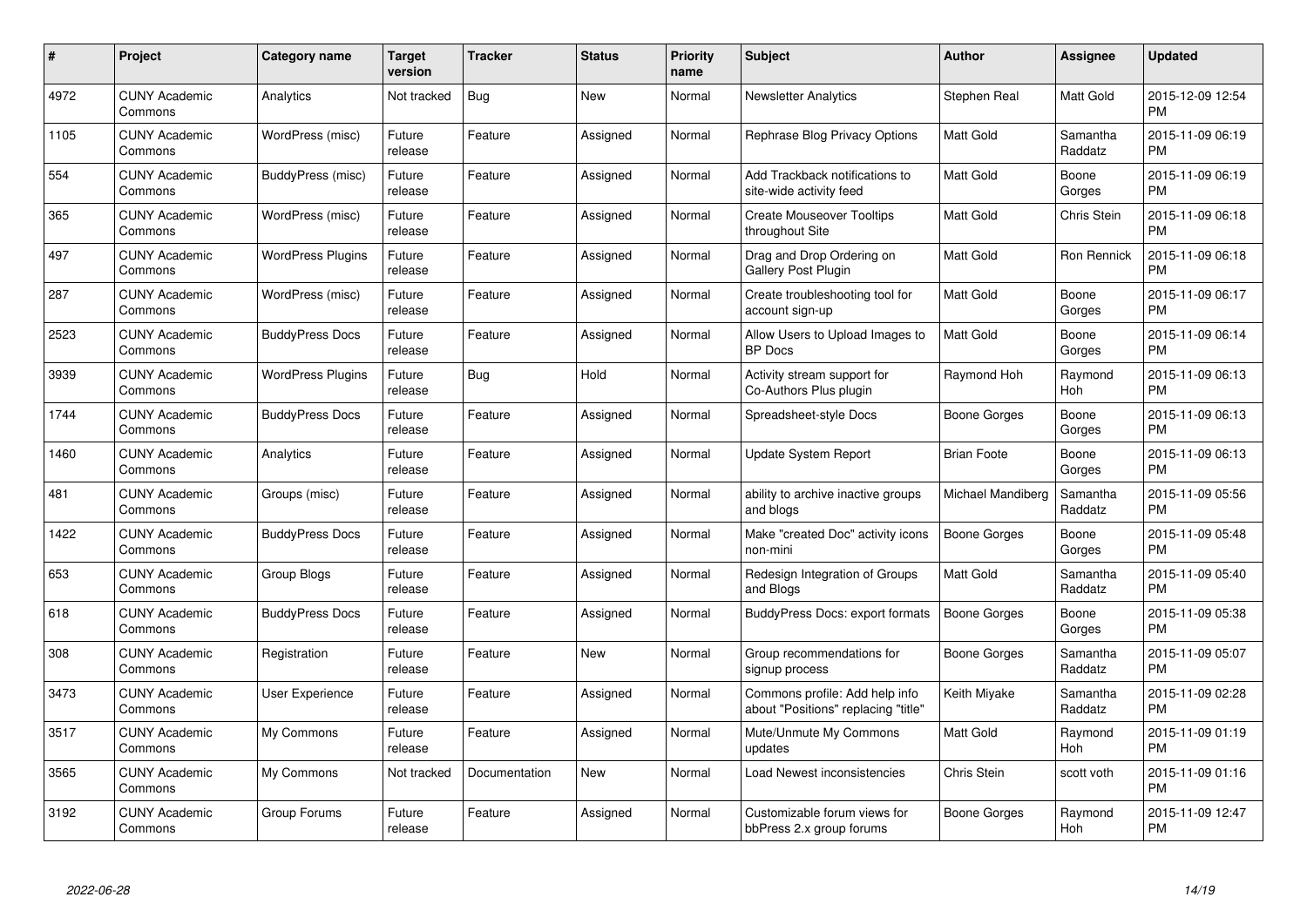| #    | Project                         | <b>Category name</b>    | <b>Target</b><br>version | <b>Tracker</b> | <b>Status</b> | <b>Priority</b><br>name | Subject                                                                | <b>Author</b>           | <b>Assignee</b>     | <b>Updated</b>                |
|------|---------------------------------|-------------------------|--------------------------|----------------|---------------|-------------------------|------------------------------------------------------------------------|-------------------------|---------------------|-------------------------------|
| 4661 | <b>CUNY Academic</b><br>Commons | <b>User Experience</b>  | Future<br>release        | Bug            | Assigned      | Normal                  | Simplify Events text                                                   | <b>Matt Gold</b>        | Samantha<br>Raddatz | 2015-10-02 09:06<br><b>PM</b> |
| 4622 | <b>CUNY Academic</b><br>Commons | <b>Public Portfolio</b> | Future<br>release        | Design/UX      | New           | Normal                  | Profile Visibility Settings                                            | Samantha Raddatz        | Samantha<br>Raddatz | 2015-09-21 12:18<br><b>PM</b> |
| 4592 | <b>CUNY Academic</b><br>Commons | Events                  | Future<br>release        | Design/UX      | New           | Normal                  | Event Creation - Venue Dropdown<br>Slow                                | Samantha Raddatz        | Boone<br>Gorges     | 2015-09-14 04:56<br><b>PM</b> |
| 4226 | <b>CUNY Academic</b><br>Commons | <b>BuddyPress Docs</b>  | Future<br>release        | Design/UX      | New           | Normal                  | Add option to connect a Doc with<br>a Group                            | Samantha Raddatz        | Samantha<br>Raddatz | 2015-09-09 04:08<br><b>PM</b> |
| 4388 | <b>CUNY Academic</b><br>Commons | WordPress (misc)        | Future<br>release        | <b>Bug</b>     | Assigned      | Normal                  | Repeated request for<br>authentication.                                | Alice.Lynn<br>McMichael | Raymond<br>Hoh      | 2015-08-11 07:35<br><b>PM</b> |
| 4404 | <b>CUNY Academic</b><br>Commons | <b>Public Portfolio</b> | Future<br>release        | Design/UX      | Assigned      | Normal                  | Change color of permissions info<br>on portfolio editing interface     | <b>Matt Gold</b>        | Samantha<br>Raddatz | 2015-08-11 05:28<br><b>PM</b> |
| 4235 | <b>CUNY Academic</b><br>Commons |                         | Not tracked              | Design/UX      | Assigned      | Normal                  | Explore user experience around<br>comments on forum topics vs<br>docs  | Matt Gold               | Samantha<br>Raddatz | 2015-07-21 10:23<br>AM        |
| 4253 | <b>CUNY Academic</b><br>Commons | <b>Public Portfolio</b> | Future<br>release        | Design/UX      | New           | Normal                  | Encourage users to add portfolio<br>content                            | Samantha Raddatz        | Samantha<br>Raddatz | 2015-07-07 11:32<br>AM        |
| 4238 | <b>CUNY Academic</b><br>Commons | Events                  | Future<br>release        | Feature        | Assigned      | Normal                  | Copy Events to Other Groups?                                           | Matt Gold               | Boone<br>Gorges     | 2015-07-02 10:08<br>AM        |
| 4225 | <b>CUNY Academic</b><br>Commons | DiRT Integration        | Future<br>release        | Design/UX      | New           | Normal                  | Add information to DIRT page (in<br>Create a Group)                    | Samantha Raddatz        | Matt Gold           | 2015-06-26 03:14<br><b>PM</b> |
| 4221 | <b>CUNY Academic</b><br>Commons | Group Forums            | Future<br>release        | Design/UX      | Assigned      | Normal                  | Add 'Number of Posts' display<br>option to Forum page                  | Samantha Raddatz        | Samantha<br>Raddatz | 2015-06-26 02:21<br><b>PM</b> |
| 4222 | <b>CUNY Academic</b><br>Commons | User Experience         | Future<br>release        | Design/UX      | <b>New</b>    | Normal                  | Add information to 'Delete<br>Account' page                            | Samantha Raddatz        | scott voth          | 2015-06-26 11:35<br>AM        |
| 4053 | <b>CUNY Academic</b><br>Commons | Events                  | Future<br>release        | Feature        | Assigned      | Normal                  | Create new tab for past events                                         | <b>Matt Gold</b>        | Boone<br>Gorges     | 2015-05-12 02:10<br><b>PM</b> |
| 4027 | <b>CUNY Academic</b><br>Commons | Commons In A Box        | Not tracked              | Design/UX      | Assigned      | Normal                  | Usability review of CBOX update<br>procedures                          | <b>Matt Gold</b>        | Samantha<br>Raddatz | 2015-05-11 06:36<br><b>PM</b> |
| 3536 | <b>CUNY Academic</b><br>Commons | My Commons              | Future<br>release        | Feature        | Assigned      | Normal                  | Infinite Scroll on My Commons<br>page                                  | Matt Gold               | Raymond<br>Hoh      | 2015-04-13 04:42<br><b>PM</b> |
| 3662 | <b>CUNY Academic</b><br>Commons | <b>SEO</b>              | Future<br>release        | Feature        | Assigned      | Normal                  | Duplicate Content/SEO/Google<br>issues                                 | Matt Gold               | Raymond<br>Hoh      | 2015-04-13 04:37<br><b>PM</b> |
| 3577 | <b>CUNY Academic</b><br>Commons | My Commons              | Future<br>release        | Design/UX      | Assigned      | Normal                  | Replies to items in My Commons                                         | Matt Gold               | Raymond<br>Hoh      | 2015-04-09 05:19<br>PM        |
| 3059 | <b>CUNY Academic</b><br>Commons | Group Forums            | Future<br>release        | Design/UX      | New           | Normal                  | Forum Post Permissable Content<br><b>Explanatory Text</b>              | Chris Stein             | Chris Stein         | 2015-04-02 11:27<br>AM        |
| 3770 | <b>CUNY Academic</b><br>Commons | Public Portfolio        | Future<br>release        | Feature        | Assigned      | Normal                  | Improve Layout/Formatting of<br>Positions Area on Public<br>Portfolios | Matt Gold               | Chris Stein         | 2015-04-01 09:17<br>PM        |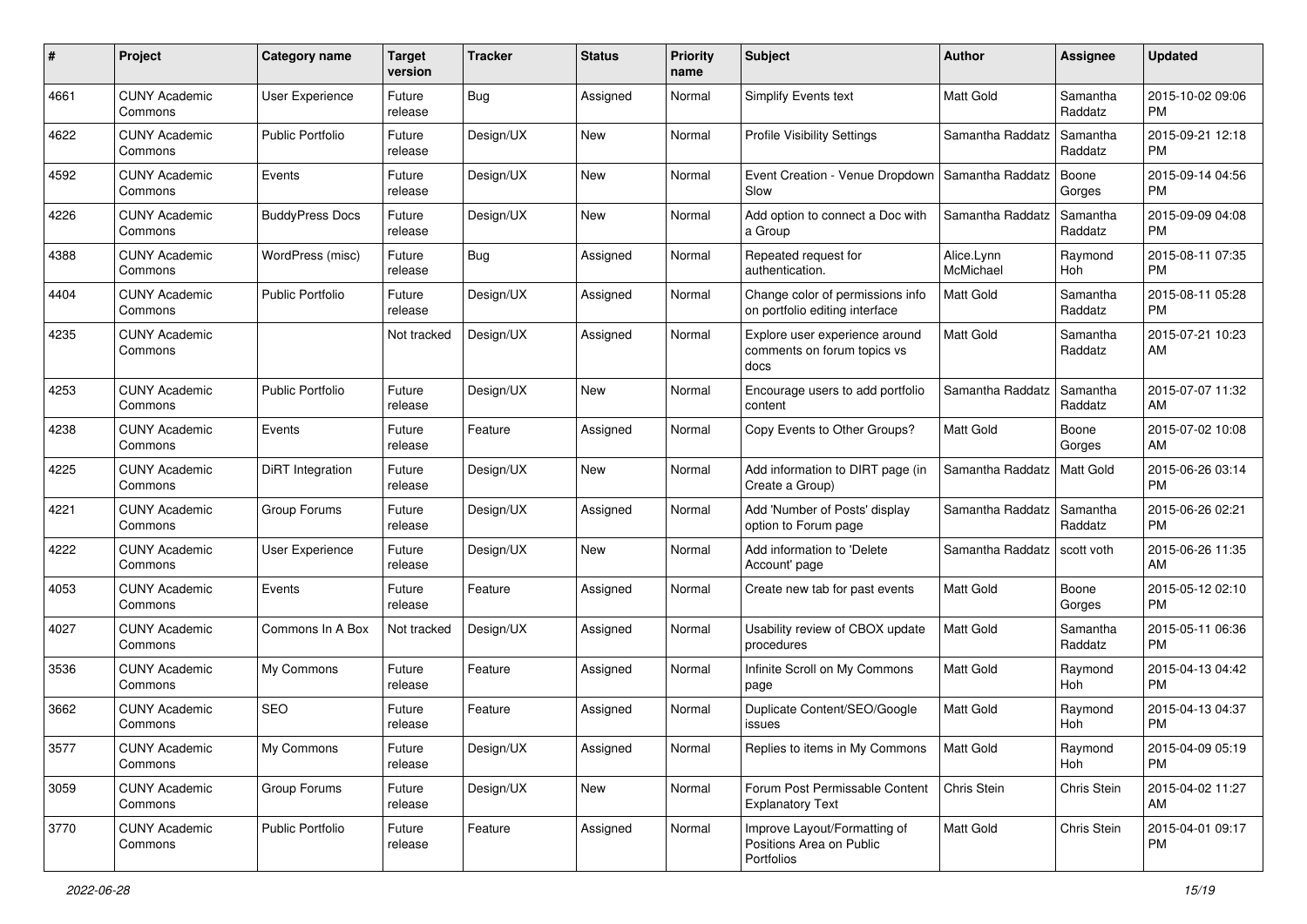| $\#$ | <b>Project</b>                  | Category name            | <b>Target</b><br>version | <b>Tracker</b> | <b>Status</b> | <b>Priority</b><br>name | <b>Subject</b>                                                                 | Author           | Assignee              | <b>Updated</b>                |
|------|---------------------------------|--------------------------|--------------------------|----------------|---------------|-------------------------|--------------------------------------------------------------------------------|------------------|-----------------------|-------------------------------|
| 3308 | <b>CUNY Academic</b><br>Commons | Group Invitations        | Future<br>release        | Feature        | Assigned      | Normal                  | Allow members to rescind group<br>invitations                                  | <b>Matt Gold</b> | Boone<br>Gorges       | 2015-04-01 08:53<br><b>PM</b> |
| 3759 | <b>CUNY Academic</b><br>Commons | WordPress (misc)         | Future<br>release        | Feature        | Assigned      | Normal                  | Review Interface for Adding Users   Matt Gold<br>to Blogs                      |                  | Boone<br>Gorges       | 2015-03-24 05:52<br><b>PM</b> |
| 3042 | <b>CUNY Academic</b><br>Commons | Public Portfolio         | Future<br>release        | Feature        | Assigned      | Normal                  | Browsing member interests                                                      | Matt Gold        | Boone<br>Gorges       | 2015-03-21 09:04<br><b>PM</b> |
| 2754 | <b>CUNY Academic</b><br>Commons | Design                   | Future<br>release        | Feature        | Assigned      | Normal                  | Determine strategy for CAC logo<br>handling in top header                      | Micki Kaufman    | Chris Stein           | 2015-01-05 08:53<br><b>PM</b> |
| 2832 | <b>CUNY Academic</b><br>Commons | <b>Public Portfolio</b>  | Future<br>release        | Feature        | Assigned      | Normal                  | Improve interface for (not)<br>auto-linking profile fields                     | Boone Gorges     | Chris Stein           | 2015-01-05 08:52<br><b>PM</b> |
| 2753 | <b>CUNY Academic</b><br>Commons | <b>Public Portfolio</b>  | Future<br>release        | Feature        | <b>New</b>    | Normal                  | Create actual actual tagification in<br>academic interests and other<br>fields | Micki Kaufman    | Boone<br>Gorges       | 2015-01-05 08:52<br><b>PM</b> |
| 364  | <b>CUNY Academic</b><br>Commons | <b>WordPress Plugins</b> | Future<br>release        | Feature        | <b>New</b>    | Normal                  | <b>Bulletin Board</b>                                                          | <b>Matt Gold</b> |                       | 2015-01-05 08:50<br><b>PM</b> |
| 658  | <b>CUNY Academic</b><br>Commons | <b>WordPress Plugins</b> | Future<br>release        | Feature        | Assigned      | Normal                  | Rebulid Sitewide Tag Suggestion                                                | Matt Gold        | Boone<br>Gorges       | 2015-01-05 08:47<br><b>PM</b> |
| 412  | <b>CUNY Academic</b><br>Commons | <b>WordPress Themes</b>  | Future<br>release        | Feature        | Assigned      | Normal                  | <b>Featured Themes</b>                                                         | <b>Matt Gold</b> | Dominic<br>Giglio     | 2015-01-05 08:44<br><b>PM</b> |
| 2167 | <b>CUNY Academic</b><br>Commons | WordPress (misc)         | Future<br>release        | <b>Bug</b>     | Assigned      | Normal                  | <b>CAC-Livestream Plugin Issues</b>                                            | Michael Smith    | Dominic<br>Giglio     | 2015-01-02 03:06<br><b>PM</b> |
| 3691 | <b>CUNY Academic</b><br>Commons | <b>WordPress Plugins</b> | Future<br>release        | <b>Bug</b>     | <b>New</b>    | Normal                  | <b>WPMU Domain Mapping</b><br>Debugging on cdev                                | Raymond Hoh      | Matt Gold             | 2014-12-12 09:04<br>AM        |
| 3475 | <b>CUNY Academic</b><br>Commons | Events                   | Future<br>release        | Feature        | Assigned      | Normal                  | Request to add plugin to<br>streamline room<br>booking/appointment booking     | Naomi Barrettara | Boone<br>Gorges       | 2014-12-01 05:14<br><b>PM</b> |
| 3510 | <b>CUNY Academic</b><br>Commons | Publicity                | 1.7                      | Publicity      | Assigned      | Normal                  | Post on the News Blog re: 'My<br>Commons'                                      | Micki Kaufman    | Sarah<br>Morgano      | 2014-10-15 11:18<br>AM        |
| 3511 | <b>CUNY Academic</b><br>Commons | Publicity                | 1.7                      | Publicity      | Assigned      | Normal                  | Social media for 1.7                                                           | Micki Kaufman    | Sarah<br>Morgano      | 2014-10-14 03:32<br><b>PM</b> |
| 3492 | <b>CUNY Academic</b><br>Commons | <b>WordPress Themes</b>  | Future<br>release        | Support        | Assigned      | Normal                  | Add CBOX theme to the<br>Commons                                               | scott voth       | Raymond<br><b>Hoh</b> | 2014-10-08 05:55<br><b>PM</b> |
| 3524 | <b>CUNY Academic</b><br>Commons | Documentation            | Not tracked              | Documentation  | Assigned      | Normal                  | Post describing all you can do<br>when starting up a new<br>blog/group         | Matt Gold        | scott voth            | 2014-10-04 12:56<br><b>PM</b> |
| 3509 | <b>CUNY Academic</b><br>Commons | Publicity                | 1.7                      | Publicity      | <b>New</b>    | Normal                  | Create 1.7 digital signage imagery                                             | Micki Kaufman    | Marilyn<br>Weber      | 2014-10-01 12:40<br><b>PM</b> |
| 3506 | <b>CUNY Academic</b><br>Commons | Publicity                | 1.7                      | Publicity      | <b>New</b>    | Normal                  | Prepare 1.7 email messaging                                                    | Micki Kaufman    | Micki<br>Kaufman      | 2014-10-01 12:36<br><b>PM</b> |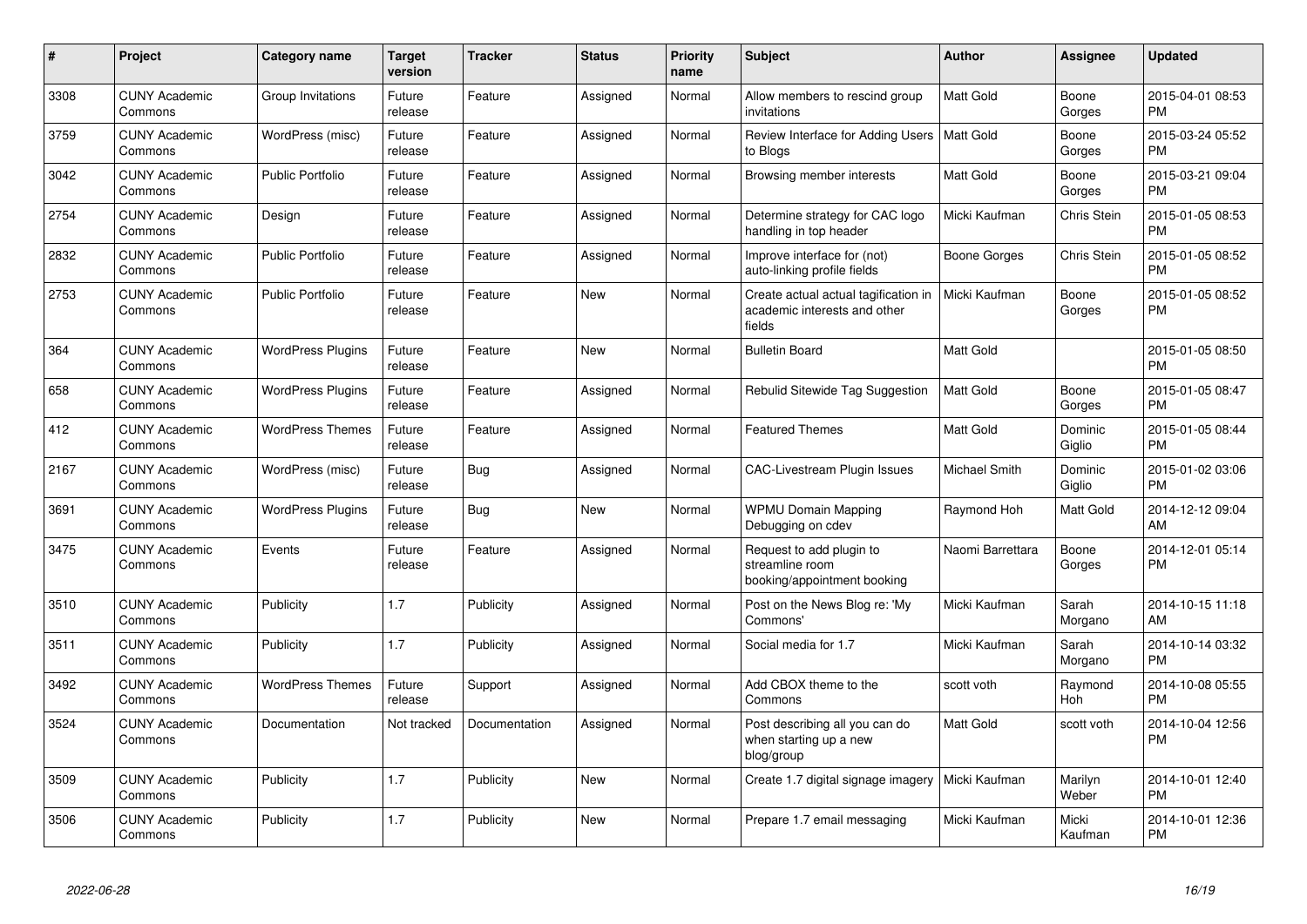| #     | Project                         | <b>Category name</b>       | <b>Target</b><br>version | <b>Tracker</b> | <b>Status</b>        | <b>Priority</b><br>name | Subject                                                               | Author             | <b>Assignee</b>     | <b>Updated</b>                |
|-------|---------------------------------|----------------------------|--------------------------|----------------|----------------------|-------------------------|-----------------------------------------------------------------------|--------------------|---------------------|-------------------------------|
| 3193  | <b>CUNY Academic</b><br>Commons | Group Forums               | Future<br>release        | Feature        | Assigned             | Normal                  | bbPress 2.x dynamic roles and<br><b>RBE</b>                           | Boone Gorges       | Boone<br>Gorges     | 2014-09-30 01:30<br><b>PM</b> |
| 3458  | <b>CUNY Academic</b><br>Commons | Groups (misc)              | Future<br>release        | Feature        | Assigned             | Normal                  | Filter Members of Group by<br>Campus                                  | Michael Smith      | Samantha<br>Raddatz | 2014-09-26 08:32<br><b>PM</b> |
| 3330  | <b>CUNY Academic</b><br>Commons | My Commons                 | Future<br>release        | Feature        | Assigned             | Normal                  | 'Commons Information" tool                                            | Boone Gorges       | Chris Stein         | 2014-09-22 08:46<br><b>PM</b> |
| 3419  | <b>CUNY Academic</b><br>Commons | Group Invitations          | 1.6.14                   | Bug            | Testing<br>Required  | Normal                  | Neatening the display of<br>messages on group requests                | <b>Matt Gold</b>   | Boone<br>Gorges     | 2014-09-01 09:29<br><b>PM</b> |
| 3220  | <b>CUNY Academic</b><br>Commons | <b>Public Portfolio</b>    | Future<br>release        | Feature        | Assigned             | Normal                  | Add indent/outdent option to<br>Formatting Buttons on Profile<br>Page | <b>Matt Gold</b>   | Boone<br>Gorges     | 2014-05-21 10:39<br><b>PM</b> |
| 1888  | <b>CUNY Academic</b><br>Commons | Home Page                  | Future<br>release        | Feature        | Assigned             | Normal                  | Refactor BP MPO Activity Filter to<br>support proper pagination       | Sarah Morgano      | Boone<br>Gorges     | 2014-05-01 07:11<br><b>PM</b> |
| 860   | <b>CUNY Academic</b><br>Commons | Design                     | Future<br>release        | Design/UX      | Assigned             | Normal                  | <b>Standardize Button Treatment</b><br>Across the Commons             | Chris Stein        | Chris Stein         | 2014-05-01 09:45<br>AM        |
| 2571  | <b>NYCDH Community</b><br>Site  |                            |                          | Feature        | Assigned             | Normal                  | Add Google custom search box to   Mark Newton<br>homepage             |                    | Raymond<br>Hoh      | 2013-05-18 07:49<br><b>PM</b> |
| 2574  | <b>NYCDH Community</b><br>Site  |                            |                          | Feature        | Assigned             | Normal                  | Add Way to Upload Files to<br>Groups                                  | <b>Mark Newton</b> | Raymond<br>Hoh      | 2013-05-18 07:46<br><b>PM</b> |
| 2573  | <b>NYCDH Community</b><br>Site  |                            |                          | Feature        | Reporter<br>Feedback | Normal                  | Add dh_nyc twitter list feed to site                                  | <b>Mark Newton</b> | Matt Gold           | 2013-05-16 11:42<br><b>PM</b> |
| 1508  | <b>CUNY Academic</b><br>Commons | WordPress (misc)           | Future<br>release        | Feature        | Assigned             | Normal                  | Share login cookies across<br>mapped domains                          | Boone Gorges       | Boone<br>Gorges     | 2012-07-02 12:12<br><b>PM</b> |
| 599   | <b>CUNY Academic</b><br>Commons | BuddyPress (misc)          | Future<br>release        | Feature        | Assigned             | Normal                  | Consider adding rating plugins for<br><b>BuddyPress/BBPress</b>       | <b>Matt Gold</b>   | Boone<br>Gorges     | 2011-08-22 06:50<br><b>PM</b> |
| 585   | <b>CUNY Academic</b><br>Commons | Group Forums               | Future<br>release        | Feature        | Assigned             | Normal                  | Merge Forum Topics                                                    | Sarah Morgano      | Boone<br>Gorges     | 2011-07-06 04:11<br><b>PM</b> |
| 635   | <b>CUNY Academic</b><br>Commons | BuddyPress (misc)          | Future<br>release        | Feature        | Assigned             | Normal                  | Big Blue Button -<br>Videoconferencing in Groups and<br><b>Blogs</b>  | Matt Gold          | Boone<br>Gorges     | 2011-03-14 03:24<br><b>PM</b> |
| 500   | <b>CUNY Academic</b><br>Commons | BuddyPress (misc)          | Future<br>release        | Feature        | Assigned             | Normal                  | Export Group Data                                                     | Matt Gold          | Boone<br>Gorges     | 2010-12-19 12:09<br><b>PM</b> |
| 435   | <b>CUNY Academic</b><br>Commons | BuddyPress (misc)          | Future<br>release        | Feature        | Assigned             | Normal                  | Include Avatar Images in Forum<br>Post Notification Emails            | Matt Gold          | Boone<br>Gorges     | 2010-12-08 12:40<br>PM        |
| 377   | <b>CUNY Academic</b><br>Commons | BuddyPress (misc)          | Future<br>release        | Feature        | Assigned             | Normal                  | Like buttons                                                          | Matt Gold          | Boone<br>Gorges     | 2010-11-16 05:13<br><b>PM</b> |
| 13912 | <b>CUNY Academic</b><br>Commons |                            | Not tracked              | Feature        | Hold                 | Low                     | posting "missed schedule"                                             | Marilyn Weber      |                     | 2021-02-23 10:46<br>AM        |
| 11971 | <b>CUNY Academic</b><br>Commons | <b>Email Notifications</b> | Future<br>release        | <b>Bug</b>     | Reporter<br>Feedback | Low                     | Pictures obscured in emailed post<br>notifications                    | Marilyn Weber      | Raymond<br>Hoh      | 2019-11-21 01:14<br><b>PM</b> |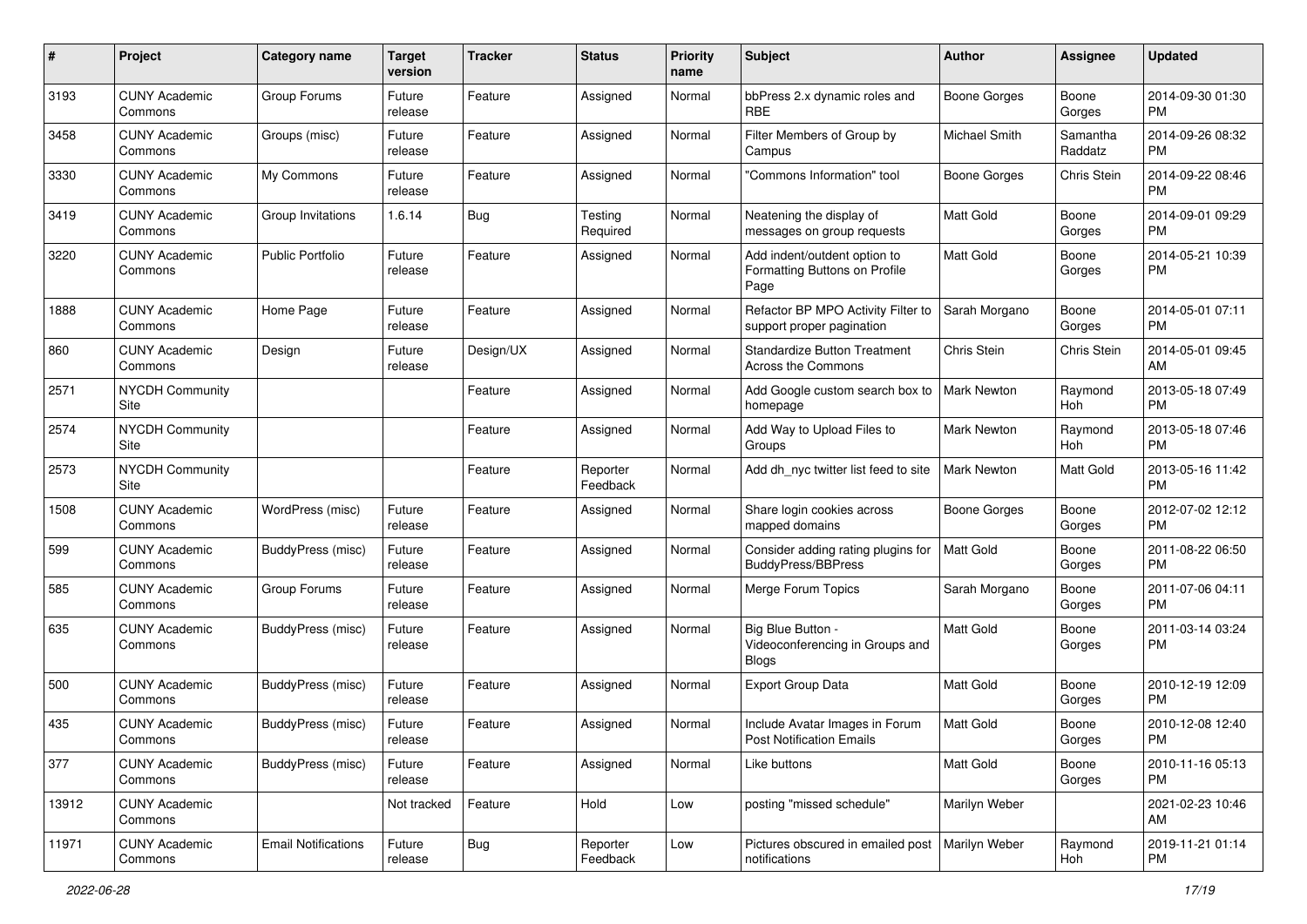| #    | Project                         | Category name            | <b>Target</b><br>version | <b>Tracker</b> | <b>Status</b>        | <b>Priority</b><br>name | Subject                                                                                                                                               | <b>Author</b>           | <b>Assignee</b>     | <b>Updated</b>                |
|------|---------------------------------|--------------------------|--------------------------|----------------|----------------------|-------------------------|-------------------------------------------------------------------------------------------------------------------------------------------------------|-------------------------|---------------------|-------------------------------|
| 5050 | <b>CUNY Academic</b><br>Commons | Social Paper             | Future<br>release        | Feature        | <b>New</b>           | Low                     | Making comments visible in SP<br>editing mode (SP suggestion #1)                                                                                      | Marilyn Weber           | Samantha<br>Raddatz | 2019-09-17 11:10<br><b>PM</b> |
| 5016 | <b>CUNY Academic</b><br>Commons | Events                   | Future<br>release        | Feature        | Assigned             | Low                     | Allow comments to be posted on<br>events                                                                                                              | <b>Matt Gold</b>        | Raymond<br>Hoh      | 2019-03-01 02:23<br><b>PM</b> |
| 3615 | <b>CUNY Academic</b><br>Commons | Redmine                  | Not tracked              | Feature        | New                  | Low                     | Create Redmine issues via email                                                                                                                       | Dominic Giglio          | Boone<br>Gorges     | 2017-11-16 11:36<br>AM        |
| 8498 | <b>CUNY Academic</b><br>Commons | <b>WordPress Plugins</b> | Future<br>release        | Feature        | <b>New</b>           | Low                     | <b>Gravity Forms Email Users</b>                                                                                                                      | Raffi<br>Khatchadourian | <b>Matt Gold</b>    | 2017-10-13 12:58<br><b>PM</b> |
| 8675 | <b>CUNY Academic</b><br>Commons | User Onboarding          | Future<br>release        | <b>Bug</b>     | Reporter<br>Feedback | Low                     | Add new User search screen calls<br>for the input of email address but<br>doesn't work with one                                                       | Paul Hebert             | Boone<br>Gorges     | 2017-10-11 11:17<br>AM        |
| 6356 | <b>CUNY Academic</b><br>Commons | <b>WordPress Plugins</b> | Future<br>release        | Bug            | Reporter<br>Feedback | Low                     | Should Subscribe2 be<br>deprecated?                                                                                                                   | Luke Waltzer            |                     | 2017-03-20 12:20<br><b>PM</b> |
| 6749 | <b>CUNY Academic</b><br>Commons | Events                   | Future<br>release        | Bug            | New                  | Low                     | BPEO iCal request can trigger<br>very large number of DB queries                                                                                      | <b>Boone Gorges</b>     | Raymond<br>Hoh      | 2016-11-15 10:09<br><b>PM</b> |
| 1423 | <b>CUNY Academic</b><br>Commons | BuddyPress (misc)        | Future<br>release        | Feature        | Assigned             | Low                     | Show an avatar for pingback<br>comment activity items                                                                                                 | <b>Boone Gorges</b>     | <b>Tahir Butt</b>   | 2016-10-24 12:03<br><b>PM</b> |
| 6392 | <b>CUNY Academic</b><br>Commons | Group Forums             | Future<br>release        | Design/UX      | Assigned             | Low                     | Composition/Preview Panes in<br>Forum Posts                                                                                                           | <b>Luke Waltzer</b>     | Paige Dupont        | 2016-10-21 04:26<br><b>PM</b> |
| 6389 | <b>CUNY Academic</b><br>Commons | <b>BuddyPress Docs</b>   | Future<br>release        | Feature        | New                  | Low                     | Make Discussion Area Visible<br>When Editing a Doc                                                                                                    | <b>Luke Waltzer</b>     | Boone<br>Gorges     | 2016-10-21 04:16<br><b>PM</b> |
| 1417 | <b>CUNY Academic</b><br>Commons | <b>BuddyPress Docs</b>   | Future<br>release        | Feature        | Assigned             | Low                     | Bulk actions for BuddyPress Docs                                                                                                                      | <b>Boone Gorges</b>     | Boone<br>Gorges     | 2016-10-17 10:41<br><b>PM</b> |
| 5053 | <b>CUNY Academic</b><br>Commons | Social Paper             | Future<br>release        | Feature        | <b>New</b>           | Low                     | Scrollable menu to add readers<br>(SP suggestion #4)                                                                                                  | Marilyn Weber           | Samantha<br>Raddatz | 2016-04-21 05:21<br><b>PM</b> |
| 5058 | <b>CUNY Academic</b><br>Commons | Social Paper             | Future<br>release        | Feature        | New                  | Low                     | Can there be a clearer signal that<br>even when comments have<br>already been made you add<br>comments by clicking on the side?<br>(SP suggestion #5) | Marilyn Weber           | Samantha<br>Raddatz | 2016-02-11 10:24<br><b>PM</b> |
| 5052 | <b>CUNY Academic</b><br>Commons | Social Paper             | Future<br>release        | Feature        | New                  | Low                     | Sentence by sentence or line by<br>line comments (SP suggestion #3)                                                                                   | Marilyn Weber           | Boone<br>Gorges     | 2016-02-11 10:24<br><b>PM</b> |
| 1167 | <b>CUNY Academic</b><br>Commons | <b>Email Invitations</b> | Future<br>release        | Feature        | <b>New</b>           | Low                     | Allow email invitations to be<br>resent                                                                                                               | <b>Boone Gorges</b>     | Boone<br>Gorges     | 2015-11-12 12:53<br>AM        |
| 2610 | <b>CUNY Academic</b><br>Commons | Group Invitations        | Future<br>release        | Feature        | Assigned             | Low                     | Request: Custom invitation<br>message to group invites                                                                                                | local admin             | Boone<br>Gorges     | 2015-11-09 06:13<br><b>PM</b> |
| 2325 | <b>CUNY Academic</b><br>Commons | <b>BuddyPress (misc)</b> | Future<br>release        | Feature        | Assigned             | Low                     | Profile should have separate<br>fields for first/last names                                                                                           | local admin             | Boone<br>Gorges     | 2015-11-09 06:09<br><b>PM</b> |
| 2013 | <b>CUNY Academic</b><br>Commons | Public Portfolio         | Future<br>release        | Feature        | Assigned             | Low                     | Have Profile Privacy Options<br>show up only for filled-in fields                                                                                     | Matt Gold               | Boone<br>Gorges     | 2015-11-09 06:09<br><b>PM</b> |